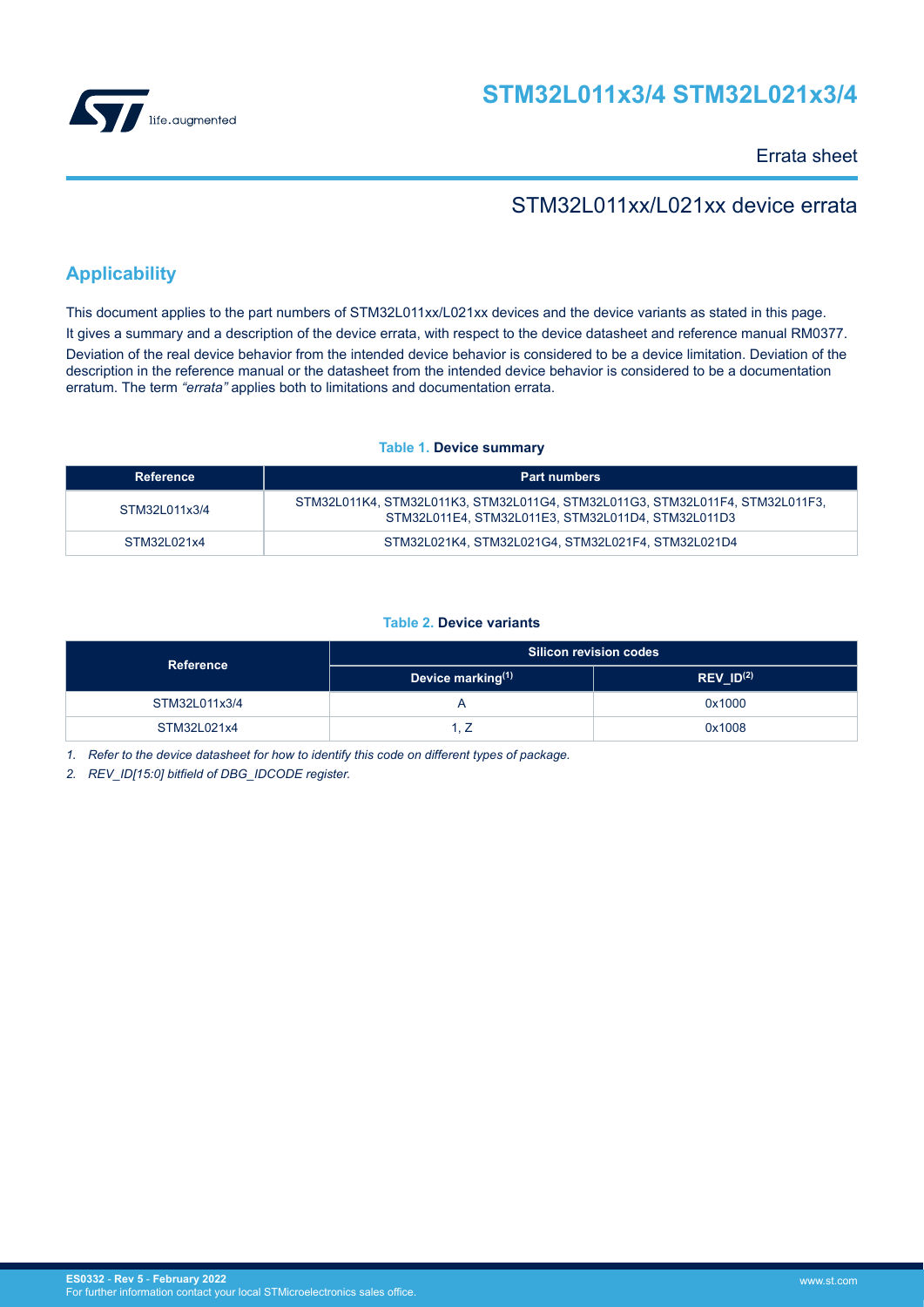<span id="page-1-0"></span>

# **1 Summary of device errata**

The following table gives a quick reference to the STM32L011xx/L021xx device limitations and their status:

- A = limitation present, workaround available
- N = limitation present, no workaround available
- P = limitation present, partial workaround available
- *"-"* = limitation absent

Applicability of a workaround may depend on specific conditions of target application. Adoption of a workaround may cause restrictions to target application. Workaround for a limitation is deemed partial if it only reduces the rate of occurrence and/or consequences of the limitation, or if it is fully effective for only a subset of instances on the device or in only a subset of operating modes, of the function concerned.

|                      |                |                                                                                                                       | <b>Status</b> |              |
|----------------------|----------------|-----------------------------------------------------------------------------------------------------------------------|---------------|--------------|
| <b>Function</b>      | <b>Section</b> | <b>Limitation</b>                                                                                                     |               | Rev.<br>1, Z |
|                      | 2.1.1          | Delay after an RCC peripheral clock enabling                                                                          | A             | A            |
|                      | 2.1.2          | I2C and USART cannot wake up the device from Stop mode                                                                | N             |              |
| <b>System</b>        | 2.1.3          | LDM, STM, PUSH and POP not allowed in IOPORT bus                                                                      | N             |              |
|                      | 2.1.4          | BOOT MODE bits do not reflect the selected boot mode                                                                  | N             | N            |
|                      | 2.1.5          | NSS pin synchronization required when using bootloader with SPI1<br>interface on TSSOP14 package                      | A             | A            |
| <b>DMA</b>           | 2.2.1          | DMA disable failure and error flag omission upon simultaneous transfer<br>error and global flag clear                 | A             | A            |
|                      | 2.3.1          | Overrun flag is not set if EOC reset coincides with new conversion end                                                | P             | P            |
| <b>ADC</b>           | 2.3.2          | Writing ADC CFGR1 register while ADEN bit is set resets RES[1:0]<br>bitfield                                          | A             | A            |
|                      | 2.3.3          | Out-of-threshold value is not detected in AWD1 Single mode                                                            | A             | A            |
| <b>COMP</b>          | 2.4.1          | COMP1 CSR and COMP2 CSR lock bit reset by SYSCFGRST bit in<br>RCC_APB2RSTR register                                   | N             | N            |
|                      | 2.5.1          | PWM re-enabled in automatic output enable mode despite of system<br>break                                             | P             | P            |
| <b>TIM</b>           | 2.5.3          | Consecutive compare event missed in specific conditions                                                               | N             | N            |
|                      | 2.5.4          | Output compare clear not working with external counter reset                                                          | P             | P            |
|                      | 2.6.1          | Device may remain stuck in LPTIM interrupt when entering Stop mode                                                    | A             | A            |
| <b>LPTIM</b>         | 2.6.2          | Device may remain stuck in LPTIM interrupt when clearing event flag                                                   | P             | P            |
|                      | 2.6.3          | LPTIM events and PWM output are delayed by 1 kernel clock cycle                                                       | P             | P            |
| <b>IWDG</b><br>2.7.1 |                | <b>IWDG</b> does not always reset the device                                                                          | N             |              |
|                      | 2.8.1          | RTC calendar registers are not locked properly                                                                        | A             | A            |
|                      | 2.8.2          | RTC interrupt can be masked by another RTC interrupt                                                                  | A             | A            |
| <b>RTC and TAMP</b>  | 2.8.3          | Calendar initialization may fail in case of consecutive INIT mode entry                                               | A             | A            |
|                      | 2.8.4          | Alarm flag may be repeatedly set when the core is stopped in debug                                                    | N             | N            |
|                      | 2.8.5          | Detection of a tamper event occurring before enabling the tamper<br>detection is not supported in edge detection mode | A             | A            |
|                      | 2.9.1          | 10-bit master mode: new transfer cannot be launched if first part of the<br>address is not acknowledged by the slave  | A             | A            |
| 12C                  | 2.9.3          | Wrong data sampling when data setup time (tSU;DAT) is shorter than one<br>I2C kernel clock period                     | P             | P            |

## **Table 3. Summary of device limitations**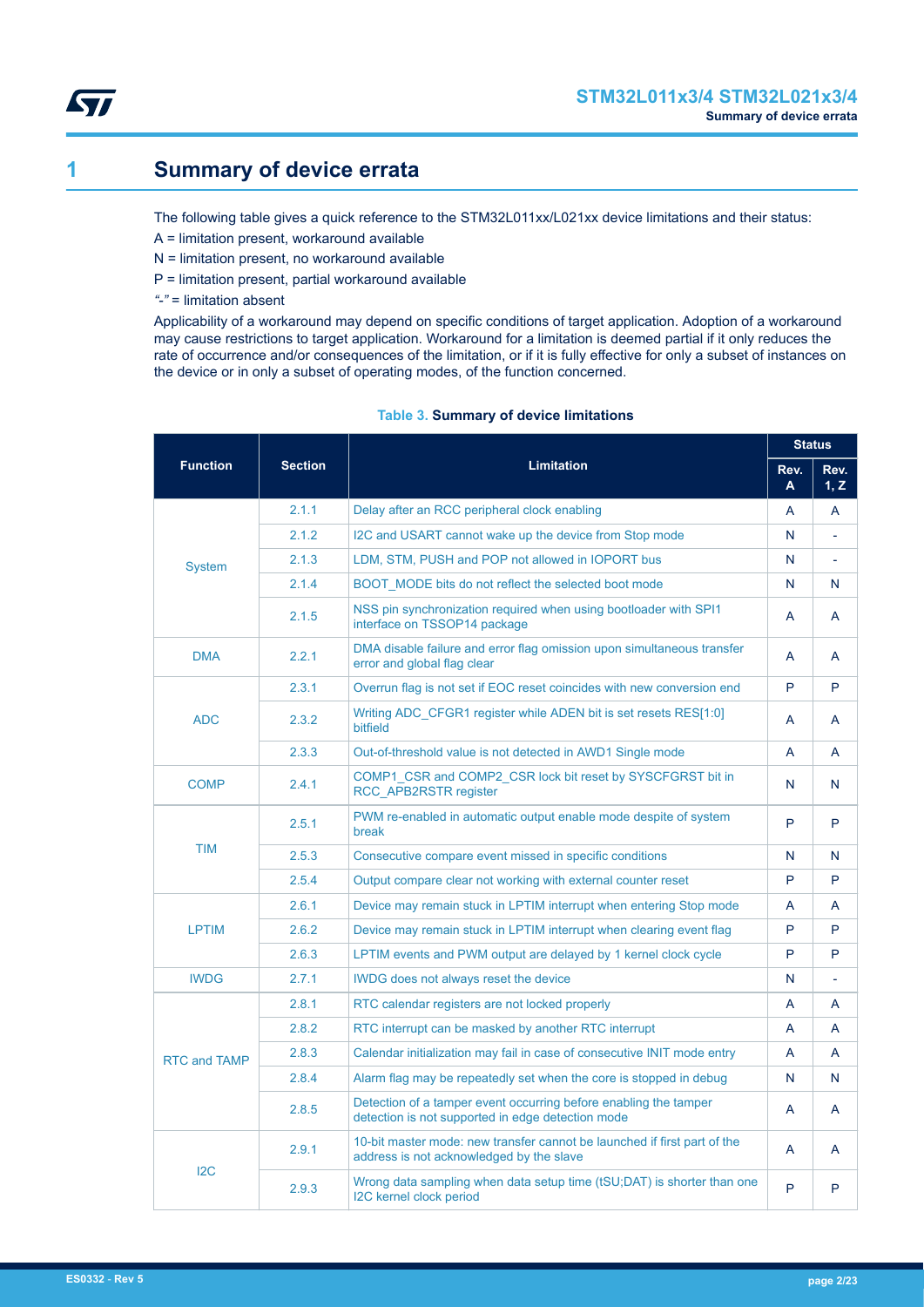# **STM32L011x3/4 STM32L021x3/4**

|                 |        | <b>Section</b><br><b>Limitation</b>                                                         |                | <b>Status</b>  |
|-----------------|--------|---------------------------------------------------------------------------------------------|----------------|----------------|
| <b>Function</b> |        |                                                                                             |                | Rev.<br>1, Z   |
|                 | 2.9.4  | Spurious bus error detection in master mode                                                 | A              | $\mathsf{A}$   |
|                 | 2.9.5  | Last-received byte loss in reload mode                                                      | P              | P              |
| 12C             | 2.9.6  | Spurious master transfer upon own slave address match                                       | P              | P              |
|                 | 2.9.8  | OVR flag not set in underrun condition                                                      | N              | N              |
|                 | 2.9.9  | Transmission stalled after first byte transfer                                              | A              | A              |
|                 | 2.10.1 | RTS is active while $RE = 0$ or $UE = 0$                                                    | A              | $\overline{A}$ |
|                 | 2.10.2 | Receiver timeout counter wrong start in two-stop-bit configuration                          | A              | $\mathsf{A}$   |
| <b>USART</b>    | 2.10.3 | Data corruption due to noisy receive line                                                   | N              | N              |
|                 | 2.10.4 | DMA channel 3 (CH3) not functional when USART2 RX used for data<br>reception                | $\mathsf{A}$   | $\mathsf{A}$   |
| <b>LPUART</b>   | 2.11.1 | DMA channel 5 (CH5) not functional when LPUART1_RX used for data<br>reception               | $\overline{A}$ | $\overline{A}$ |
|                 | 2.12.1 | BSY bit may stay high when SPI is disabled                                                  | $\mathsf{A}$   | A              |
|                 | 2.12.2 | BSY bit may stay high at the end of data transfer in slave mode                             | A              | A              |
| <b>SPI</b>      | 2.12.3 | Corrupted last bit of data and/or CRC, received in master mode with<br>delayed SCK feedback | A              | A              |
|                 | 2.12.4 | Wrong CRC in full-duplex mode handled by DMA with imbalanced setting<br>of data counters    | A              | A              |
|                 | 2.12.6 | Anticipated communication upon SPI transit from slave receiver to master                    | A              | A              |

The following table gives a quick reference to the documentation errata.

## **Table 4. Summary of device documentation errata**

| <b>Function</b> | <b>Section</b> | <b>Documentation erratum</b>                                            |  |  |  |  |
|-----------------|----------------|-------------------------------------------------------------------------|--|--|--|--|
| <b>DMA</b>      | 2.2.2          | Byte and half-word accesses not supported                               |  |  |  |  |
| <b>TIM</b>      | 2.5.2          | TRGO and TRGO2 trigger output failure                                   |  |  |  |  |
| 12C             | 2.9.2          | Wrong behavior in Stop mode                                             |  |  |  |  |
|                 | 2.9.7          | START bit is cleared upon setting ADDRCF, not upon address match        |  |  |  |  |
| <b>SPI</b>      | 2.12.5         | CRC error in SPI slave mode if internal NSS changes before CRC transfer |  |  |  |  |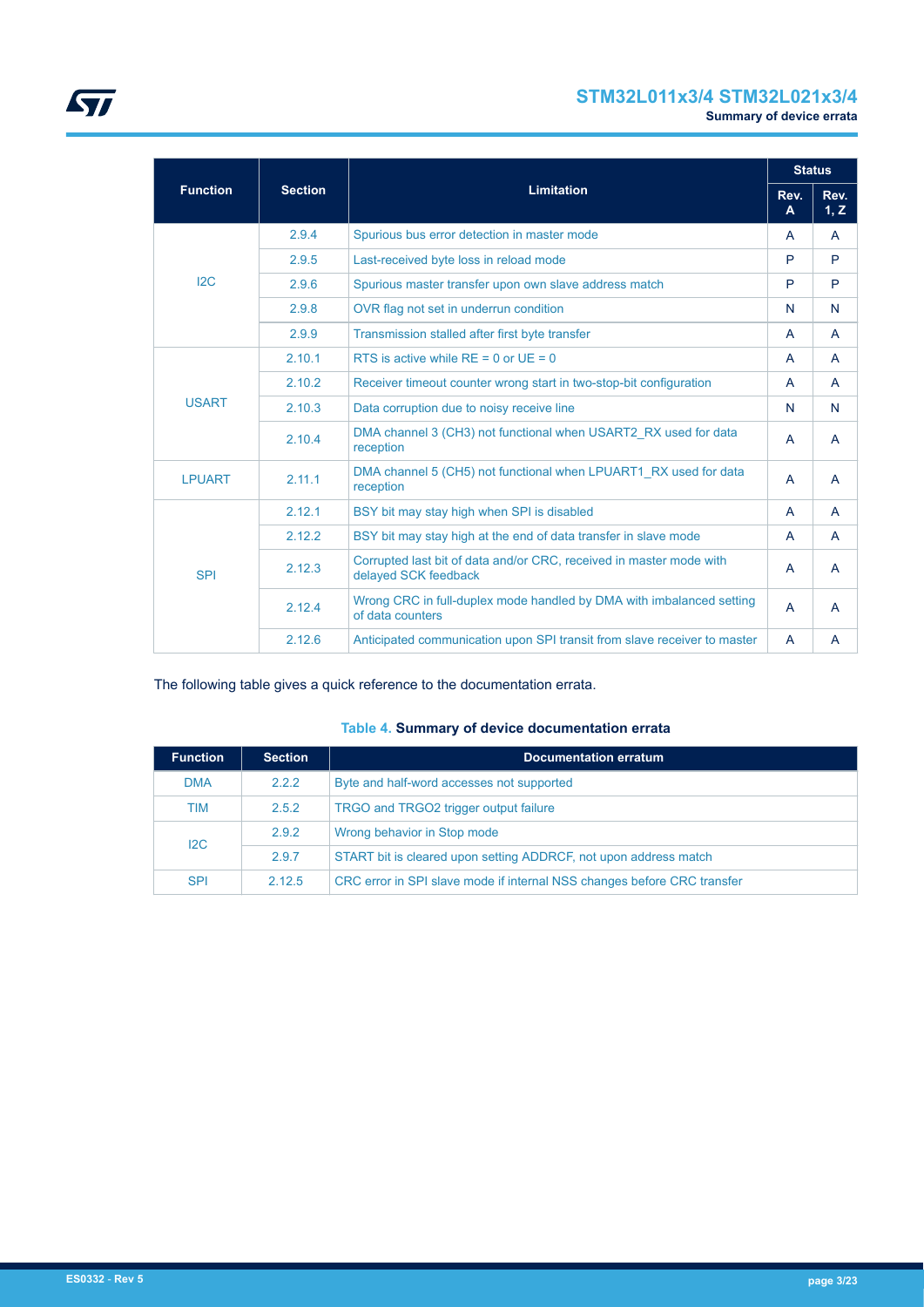<span id="page-3-0"></span>

# **2 Description of device errata**

The following sections describe limitations of the applicable devices with  $Arm^@$  core and provide workarounds if available. They are grouped by device functions.

*Note: Arm is a registered trademark of Arm Limited (or its subsidiaries) in the US and/or elsewhere.*

arm

## **2.1 System**

## **2.1.1 Delay after an RCC peripheral clock enabling**

## **Description**

A delay between an RCC peripheral clock enable and the effective peripheral enabling should be taken into account in order to manage the peripheral read/write from/to registers.

This delay depends on the peripheral mapping:

- If the peripheral is mapped on AHB: the delay should be equal to 1 AHB clock cycle after the clock enable bit is set in the hardware register.
	- For I/O peripheral, the delay should be equal to 1 AHB clock cycle after the clock enable bit is set in the hardware register (only applicable to write accesses).
- If the peripheral is mapped on APB: No delay is necessary (no limitation).

## **Workaround**

- Enable the peripheral clock some time before the peripheral read/write register is required.
- For AHB peripheral (including I/O), insert a dummy read operation to the corresponding register.

## **2.1.2 I2C and USART cannot wake up the device from Stop mode**

## **Description**

When the microcontroller is in Stop mode with the regulator in low-power mode, an unexpected system reset may occur if the I2C or the USART attempts to wake up the device.

This limitation also impacts LPUART when the HSI16 is used as clock source instead of LSE.

This reset is internal only and does not affect the NRST pin state and the flags in the Control/status register (RCC\_CSR).

The lower the  $V_{DD}$  value, the more often this unpredictable behavior may occur.

## **Workaround**

None.

It is recommended to avoid using the USART and I2C wakeup from Stop mode features. To disable them, keep WUPEN bit in I2C\_CR1 and UESM bit in USARTx\_CR1 at 0.

Two solutions are then possible to perform I2C or USART communications:

- Put the microcontroller in a mode different from Stop (or Standby mode) before initiating communications.
- Replace Stop mode with Stop mode plus regulator in main mode by keeping LPSDSR bit of PWR\_CR set to 0.

## **2.1.3 LDM, STM, PUSH and POP not allowed in IOPORT bus**

## **Description**

The instructions Load Multiple (LM), Store Multiple (STM), PUSH and POP fail when the address points to the IOPORT bus memory area (address range = 0x5XXX XXXX).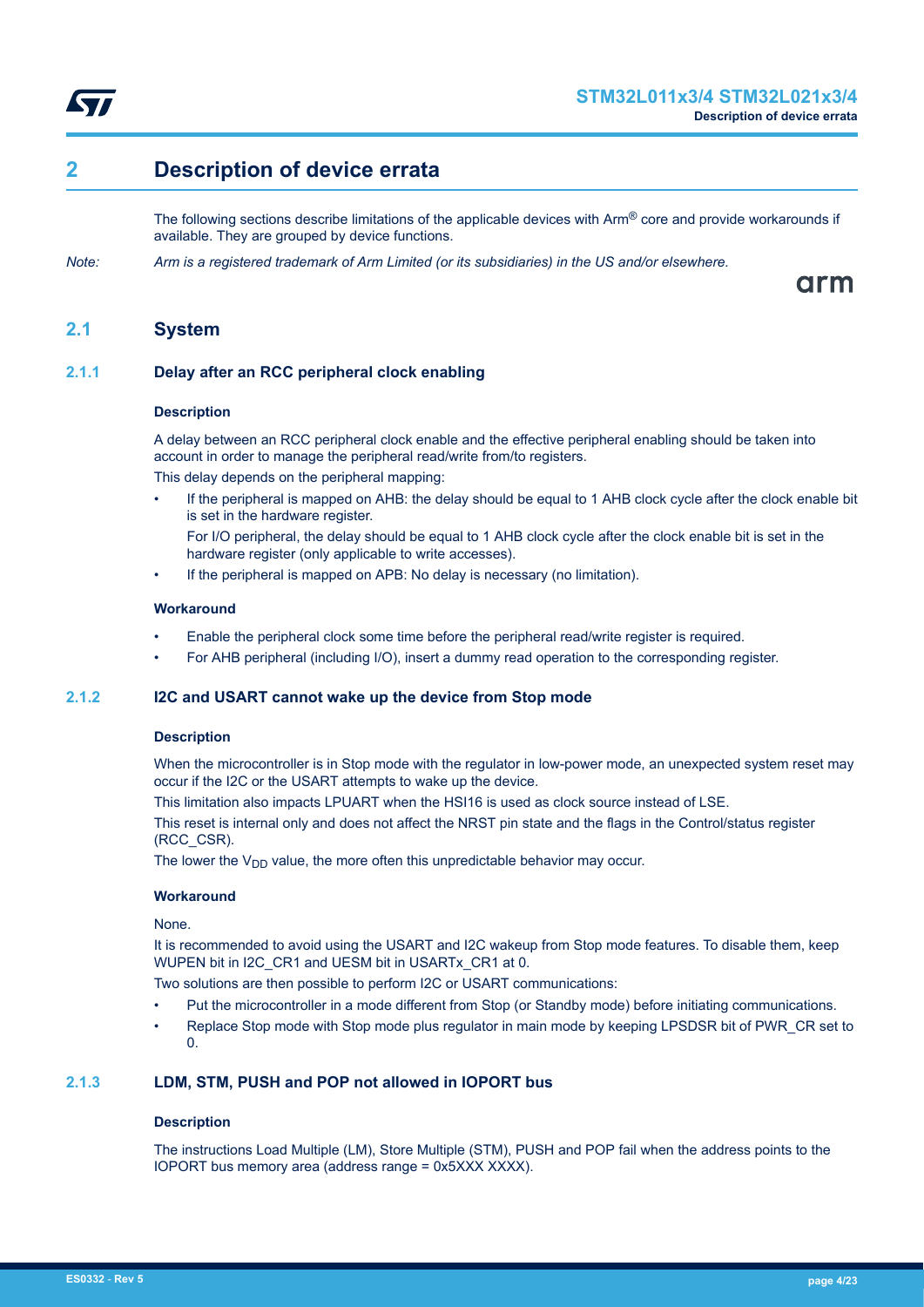None.

## <span id="page-4-0"></span>**2.1.4 BOOT\_MODE bits do not reflect the selected boot mode**

#### **Description**

The BOOT\_MODE[1:0] bits of the SYSCFG\_CFGR1 register remain set to '0' while they should reflect the boot mode selected by the boot pins.

#### **Workaround**

None.

## **2.1.5 NSS pin synchronization required when using bootloader with SPI1 interface on TSSOP14 package**

#### **Description**

When using the embedded bootloader with SPI1 interface on devices in TSSOP14 package, if the NSS pin is grounded (default status after device reset), SPI communications are not synchronized and the bootloader does not work.

To properly synchronize the SPI interface, an NSS pin falling edge is required before initiating communications.

## **Workaround**

On devices in TSSOP14, toggle with NSS pin (PA14) after device reset.

## **2.2 DMA**

## **2.2.1 DMA disable failure and error flag omission upon simultaneous transfer error and global flag clear**

#### **Description**

Upon a data transfer error in a DMA channel x, both the specific TEIFx and the global GIFx flags are raised and the channel x is normally automatically disabled. However, if in the same clock cycle the software clears the GIFx flag (by setting the CGIFx bit of the DMA\_IFCR register), the automatic channel disable fails and the TEIFx flag is not raised.

This issue does not occur with ST's HAL software that does not use and clear the GIFx flag when the channel is active.

## **Workaround**

Do not clear GIFx flags when the channel is active. Instead, use HTIFx, TCIFx, and TEIFx specific event flags and their corresponding clear bits.

## **2.2.2 Byte and half-word accesses not supported**

#### **Description**

Some reference manual revisions may wrongly state that the DMA registers are byte- and half-word-accessible. Instead, the DMA registers must always be accessed through aligned 32-bit words. Byte or half-word write accesses cause an erroneous behavior.

ST's low-level driver and HAL software only use aligned 32-bit accesses to the DMA registers.

This is a description inaccuracy issue rather than a product limitation.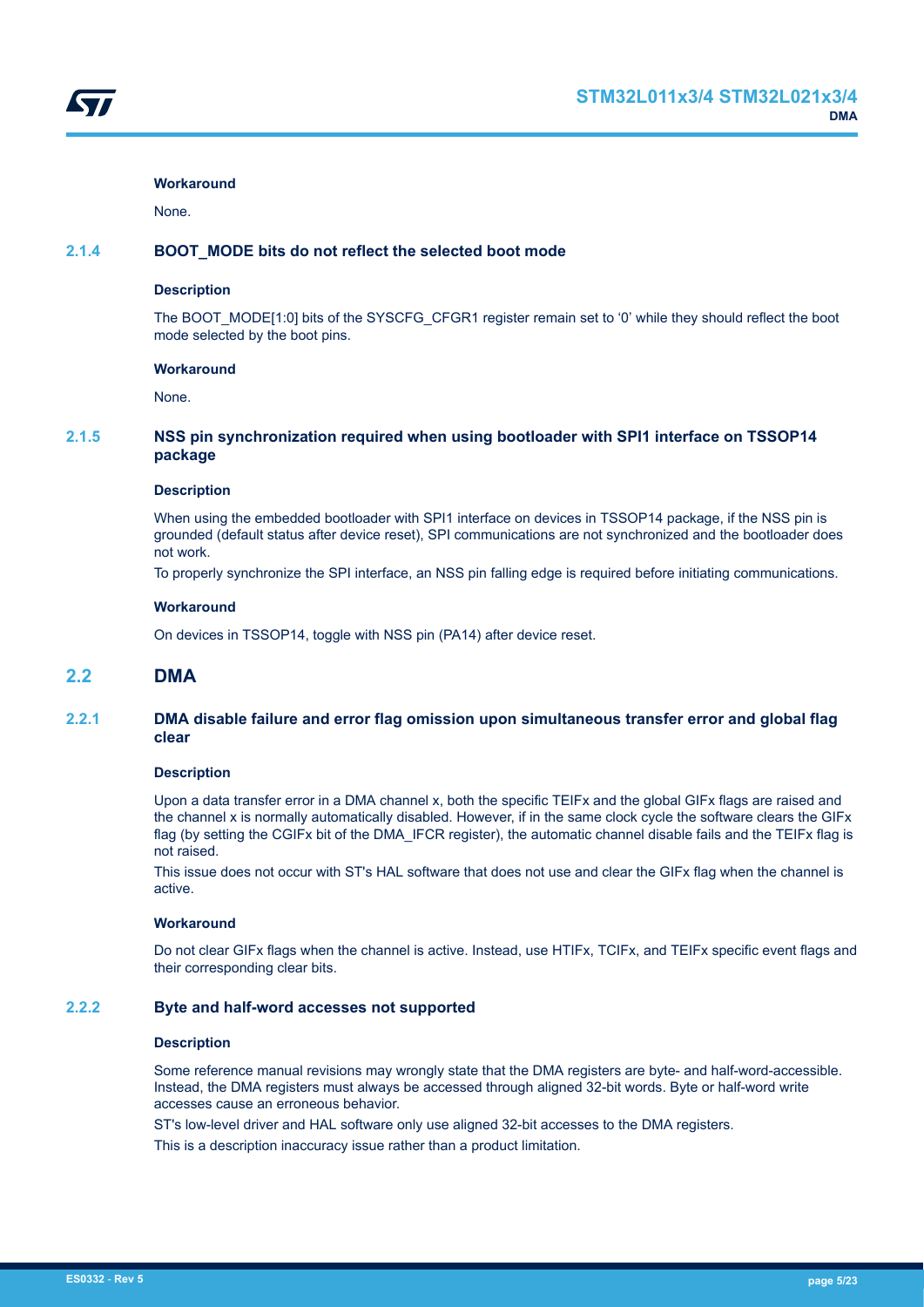<span id="page-5-0"></span>

No application workaround is required.

## **2.3 ADC**

## **2.3.1 Overrun flag is not set if EOC reset coincides with new conversion end**

#### **Description**

If the EOC flag is cleared by an ADC\_DR register read operation or by software during the same APB cycle in which the data from a new conversion are written in the ADC\_DR register, the overrun event duly occurs (which results in the loss of either current or new data) but the overrun flag (OVR) may stay low.

## **Workaround**

Clear the EOC flag, by performing an ADC\_DR read operation or by software within less than one ADC conversion cycle period from the last conversion cycle end, in order to avoid the coincidence with the end of the new conversion cycle.

## **2.3.2 Writing ADC\_CFGR1 register while ADEN bit is set resets RES[1:0] bitfield**

#### **Description**

Modifying the ADC\_CFGR1 register while ADC is enabled (ADEN set in ADC\_CR) resets RES[1:0] to 00 whatever the bitfield previous value.

### **Workaround**

Apply the following sequence:

- 1. Set ADDIS to disable the ADC, and wait until ADEN is cleared.
- 2. Program the ADC\_CFGR1 register according to the application requirements.
- 3. Set ADEN bit.

## **2.3.3 Out-of-threshold value is not detected in AWD1 Single mode**

## **Description**

AWD1 analog watchdog does not detect that the result of a converted channel has reached the programmed threshold when the ADC operates in Single mode, performs a sequence of conversions, and one of the converted channels other than the first one is monitored by the AWD1 analog watchdog.

#### **Workaround**

Apply one of the following measures:

- Use a conversion sequence of one single channel.
- Configure the monitored channel as the first one of the sequence.

## **2.4 COMP**

## **2.4.1 COMP1\_CSR and COMP2\_CSR lock bit reset by SYSCFGRST bit in RCC\_APB2RSTR register**

## **Description**

When the SYSCFGRST bit of RCC\_APB2RSTR register is set, the COMP1\_CSR and COMP2\_CSR register contents are reset even if COMP1LOCK and COMP2LOCK bits are set in COMP1\_CSR and the COMP2\_CSR register, respectively.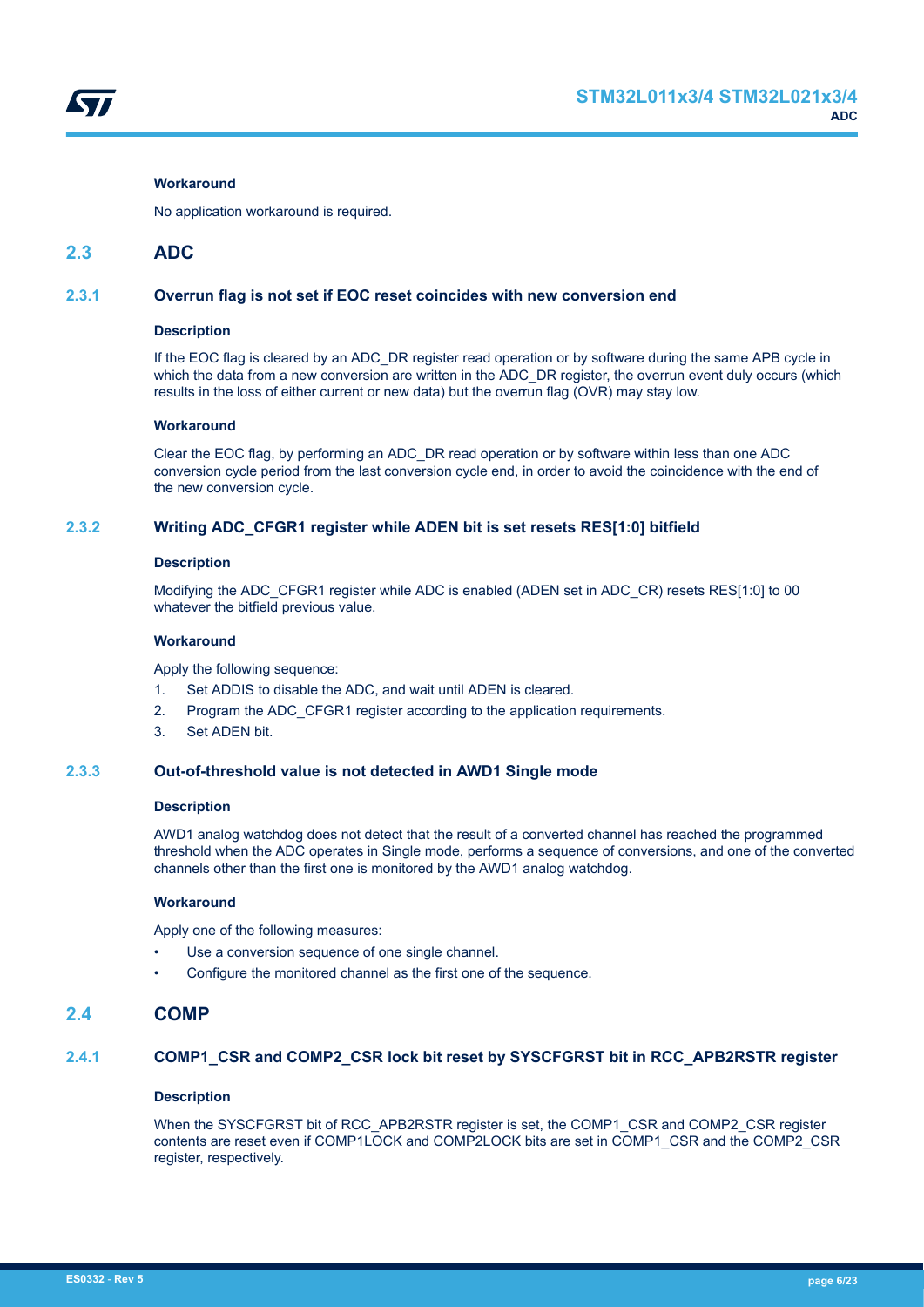#### <span id="page-6-0"></span>None.

For security reasons, it is recommended to avoid using SYSCFGRST bit of RCC\_APB2RSTR when COMP1LOCK and/or COMP2LOCK bits are set.

## **2.5 TIM**

## **2.5.1 PWM re-enabled in automatic output enable mode despite of system break**

#### **Description**

In automatic output enable mode (AOE bit set in TIMx\_BDTR register), the break input can be used to do a cycle-by-cycle PWM control for a current mode regulation. A break signal (typically a comparator with a current threshold ) disables the PWM output(s) and the PWM is re-armed on the next counter period.

However, a system break (typically coming from the CSS Clock security System) is supposed to stop definitively the PWM to avoid abnormal operation (for example with PWM frequency deviation).

In the current implementation, the timer system break input is not latched. As a consequence, a system break indeed disables the PWM output(s) when it occurs, but PWM output(s) is (are) re-armed on the following counter period.

#### **Workaround**

Preferably, implement control loops with the output clear enable function (OCxCE bit in the TIMx\_CCMR1/CCMR2 register), leaving the use of break circuitry solely for internal and/or external fault protection (AOE bit reset).

## **2.5.2 TRGO and TRGO2 trigger output failure**

#### **Description**

Some reference manual revisions may omit the following information.

The timers can be linked using ITRx inputs and TRGOx outputs. Additionally, the TRGOx outputs can be used as triggers for other peripherals (for example ADC). Since this circuitry is based on pulse generation, care must be taken when initializing master and slave peripherals or when using different master/slave clock frequencies:

- If the master timer generates a trigger output pulse on TRGOx prior to have the destination peripheral clock enabled, the triggering system may fail.
- If the frequency of the destination peripheral is modified on-the-fly (clock prescaler modification), the triggering system may fail.

As a conclusion, the clock of the slave timer or slave peripheral must be enabled prior to receiving events from the master timer, and must not be changed on-the-fly while triggers are being received from the master timer. This is a documentation issue rather than a product limitation.

#### **Workaround**

No application workaround is required or applicable as long as the application handles the clock as indicated.

## **2.5.3 Consecutive compare event missed in specific conditions**

## **Description**

Every match of the counter (CNT) value with the compare register (CCR) value is expected to trigger a compare event. However, if such matches occur in two consecutive counter clock cycles (as consequence of the CCR value change between the two cycles), the second compare event is missed for the following CCR value changes:

- in edge-aligned mode, from ARR to 0:
	- first compare event: CNT = CCR = ARR
	- second (missed) compare event: CNT = CCR = 0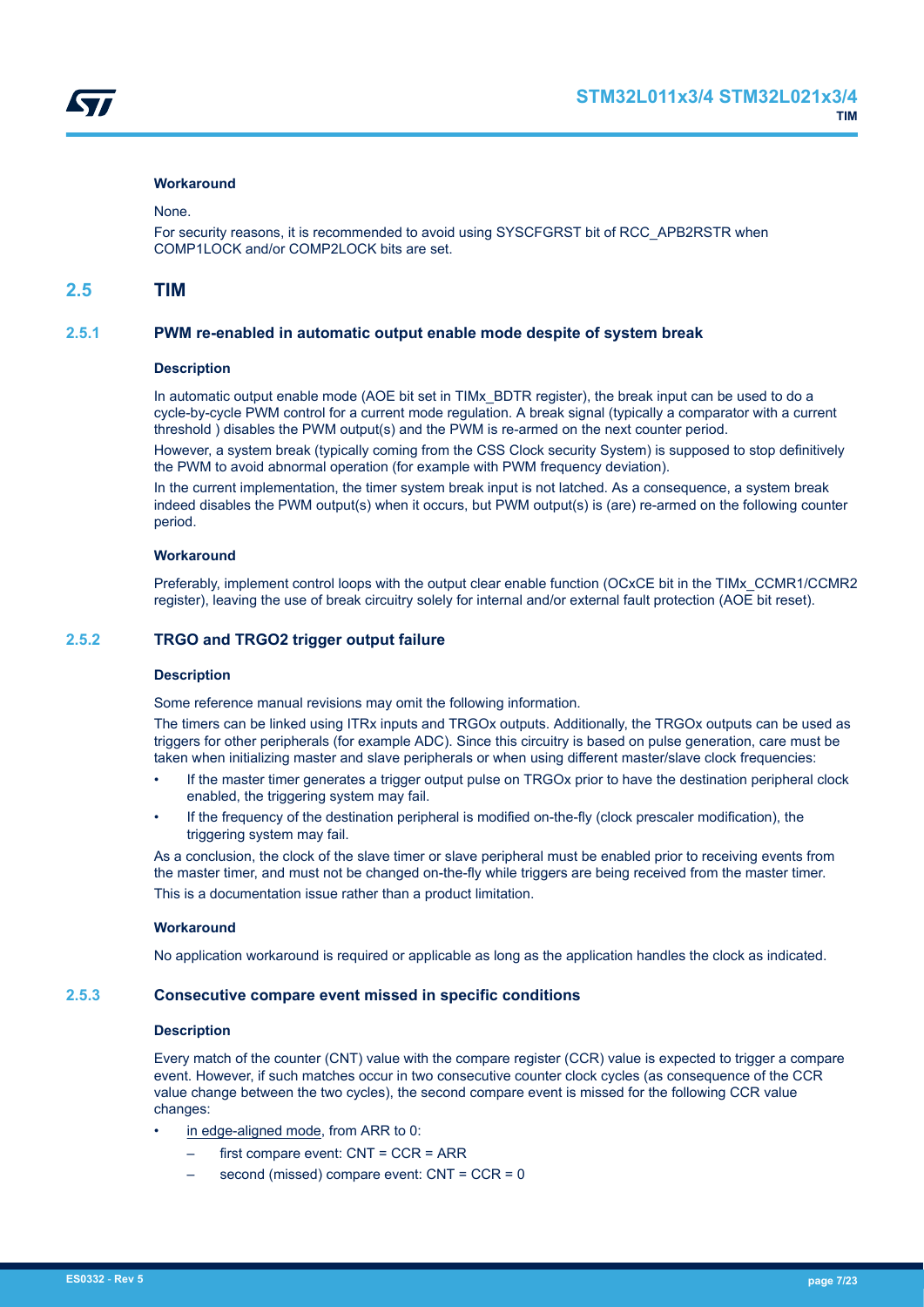

<span id="page-7-0"></span>

- in center-aligned mode while up-counting, from ARR-1 to ARR (possibly a new ARR value if the period is also changed) at the crest (that is, when  $TIMx$  RCR = 0):
	- first compare event:  $CNT = CCR = (ARR-1)$
	- second (missed) compare event: CNT = CCR = ARR
- in center-aligned mode while down-counting, from 1 to 0 at the valley (that is, when TIMx\_RCR = 0):
	- first compare event:  $CNT = CCR = 1$
	- second (missed) compare event: CNT = CCR = 0

This typically corresponds to an abrupt change of compare value aiming at creating a timer clock single-cyclewide pulse in toggle mode.

As a consequence:

- In toggle mode, the output only toggles once per counter period (squared waveform), whereas it is expected to toggle twice within two consecutive counter cycles (and so exhibit a short pulse per counter period).
- In center mode, the compare interrupt flag does note rise and the interrupt is not generated.

*Note: The timer output operates as expected in modes other than the toggle mode.*

#### **Workaround**

None.

## **2.5.4 Output compare clear not working with external counter reset**

## **Description**

The output compare clear event (ocref clr) is not correctly generated when the timer is configured in the following slave modes: Reset mode, Combined reset + trigger mode, and Combined gated + reset mode.

The PWM output remains inactive during one extra PWM cycle if the following sequence occurs:

- 1. The output is cleared by the ocref clr event.
- 2. The timer reset occurs before the programmed compare event.

#### **Workaround**

Apply one of the following measures:

- Use BKIN (or BKIN2 if available) input for clearing the output, selecting the Automatic output enable mode  $(AOE = 1)$ .
- Mask the timer reset during the PWM ON time to prevent it from occurring before the compare event (for example with a spare timer compare channel open-drain output connected with the reset signal, pulling the timer reset line down).

## **2.6 LPTIM**

## **2.6.1 Device may remain stuck in LPTIM interrupt when entering Stop mode**

#### **Description**

This limitation occurs when disabling the low-power timer (LPTIM).

When the user application clears the ENABLE bit in the LPTIM CR register within a small time window around one LPTIM interrupt occurrence, then the LPTIM interrupt signal used to wake up the device from Stop mode may be frozen in active state. Consequently, when trying to enter Stop mode, this limitation prevents the device from entering low-power mode and the firmware remains stuck in the LPTIM interrupt routine.

This limitation applies to all Stop modes and to all instances of the LPTIM. Note that the occurrence of this issue is very low.

#### **Workaround**

In order to disable a low power timer (LPTIMx) peripheral, do not clear its ENABLE bit in its respective LPTIM\_CR register. Instead, reset the whole LPTIMx peripheral via the RCC controller by setting and resetting its respective LPTIMxRST bit in RCC\_APByRSTRz register.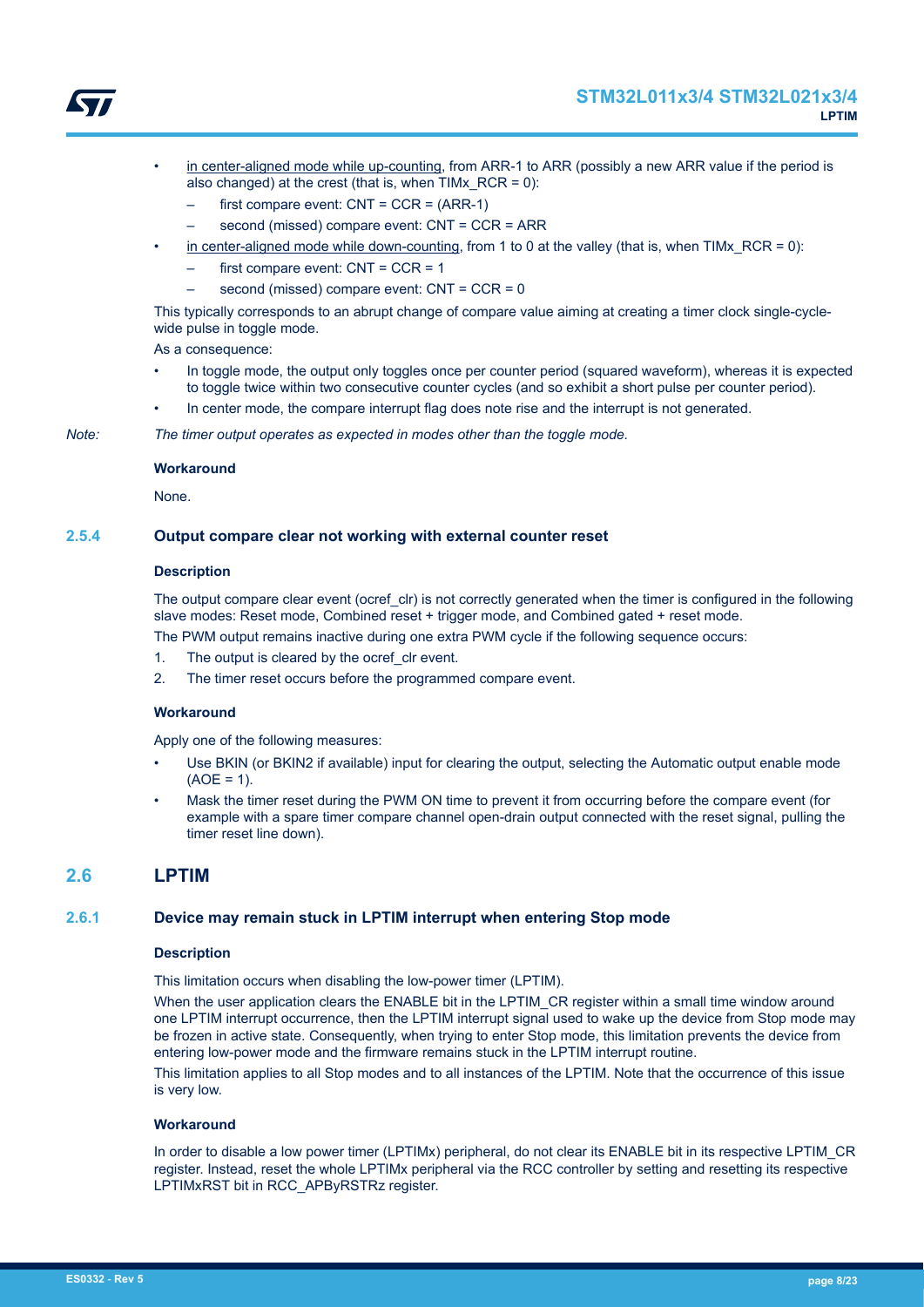<span id="page-8-0"></span>

## **2.6.2 Device may remain stuck in LPTIM interrupt when clearing event flag**

#### **Description**

This limitation occurs when the LPTIM is configured in interrupt mode (at least one interrupt is enabled) and the software clears any flag in LPTIM\_ISR register by writing its corresponding bit in LPTIM\_ICR register. If the interrupt status flag corresponding to a disabled interrupt is cleared simultaneously with a new event detection, the set and clear commands might reach the APB domain at the same time, leading to an asynchronous interrupt signal permanently stuck high.

This issue can occur either during an interrupt subroutine execution (where the flag clearing is usually done), or outside an interrupt subroutine.

Consequently, the firmware remains stuck in the LPTIM interrupt routine, and the device cannot enter Stop mode.

#### **Workaround**

To avoid this issue, it is strongly advised to follow the recommendations listed below:

- Clear the flag only when its corresponding interrupt is enabled in the interrupt enable register.
- If for specific reasons, it is required to clear some flags that have corresponding interrupt lines disabled in the interrupt enable register, it is recommended to clear them during the current subroutine prior to those which have corresponding interrupt line enabled in the interrupt enable register.

Flags must not be cleared outside the interrupt subroutine.

*Note: The proper clear sequence is already implemented in the HAL\_LPTIM\_IRQHandler in the STM32Cube.*

## **2.6.3 LPTIM events and PWM output are delayed by 1 kernel clock cycle**

#### **Description**

The compare match event (CMPM), auto reload match event (ARRM), PWM output level and interrupts are updated with a delay of one kernel clock cycle.

Consequently, it is not possible to generate PWM with a duty cycle of 0% or 100%.

The following waveform gives the example of PWM output mode and the effect of the delay:



#### **Workaround**

Set the compare value to the desired value minus 1. For instance in order to generate a compare match when LPTM  $CNT = 0x08$ , set the compare value to 0x07.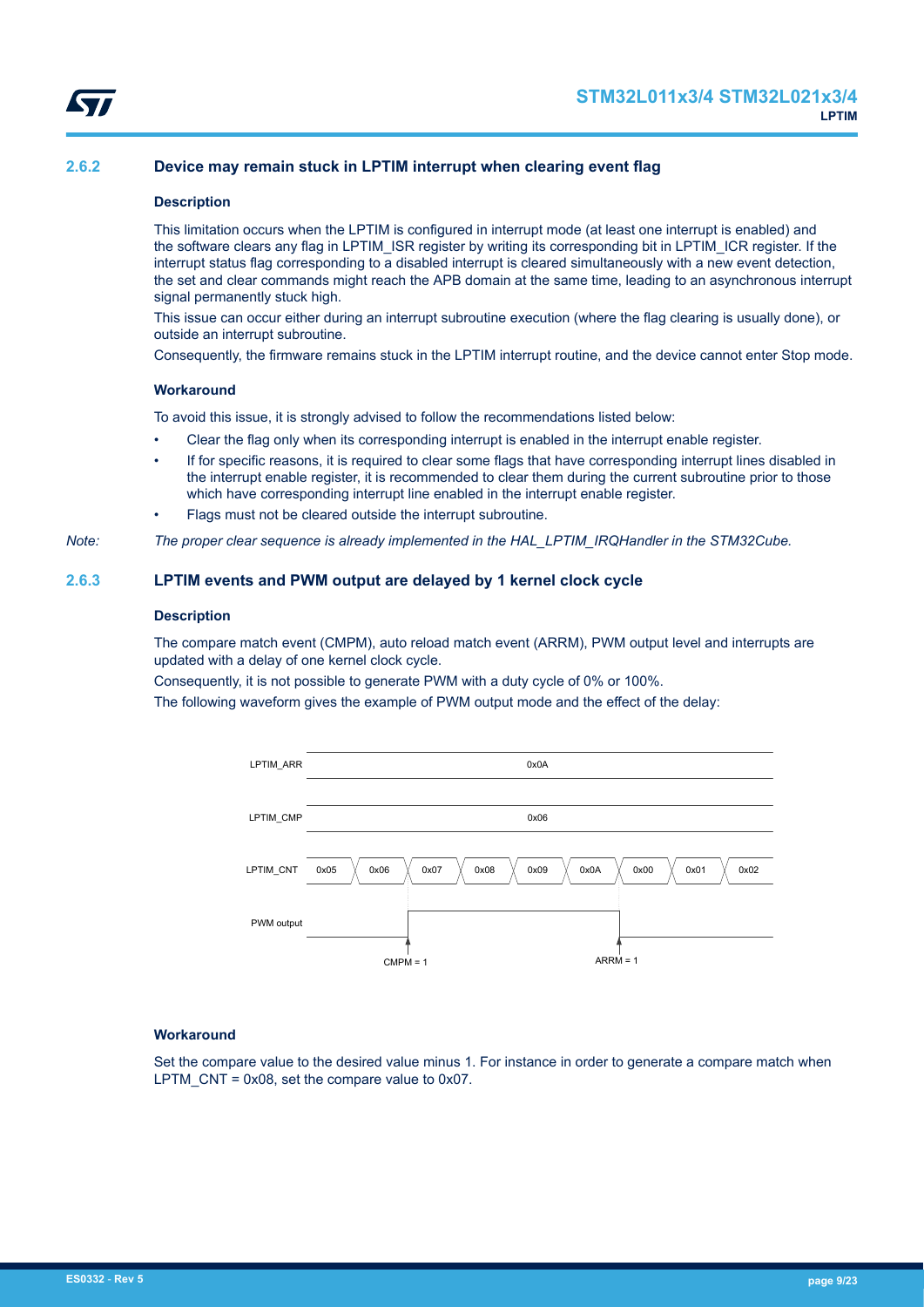<span id="page-9-0"></span>

## **2.7 IWDG**

## **2.7.1 IWDG does not always reset the device**

## **Description**

The IWDG must be configured so that the counter starts counting down and generates a reset when the end of count value is reached. In some cases, the configuration does not work: the IWDG remains stopped and does not reset the device.

## **Workaround**

None.

## **2.8 RTC and TAMP**

## **2.8.1 RTC calendar registers are not locked properly**

#### **Description**

When reading the calendar registers with BYPSHAD = 0, the RTC\_TR and RTC\_DR registers may not be locked after reading the RTC\_SSR register. This happens if the read operation is initiated one APB clock period before the shadow registers are updated. This can result in a non-consistency of the three registers. Similarly, the RTC\_DR register can be updated after reading the RTC\_TR register instead of being locked.

## **Workaround**

Apply one of the following measures:

- use BYPSHAD = 1 mode (bypass shadow registers), or
- if BYPSHAD = 0, read SSR again after reading SSR/TR/DR to confirm that SSR is still the same, otherwise read the values again.

## **2.8.2 RTC interrupt can be masked by another RTC interrupt**

## **Description**

One RTC interrupt request can mask another RTC interrupt request if they share the same EXTI configurable line. For example, interrupt requests from Alarm A and Alarm B or those from tamper and timestamp events are OR-ed to the same EXTI line (refer to the *EXTI line connections* table in the *Extended interrupt and event controller (EXTI)* section of the reference manual).

The following code example and figure illustrate the failure mechanism: The Alarm A event is lost (fails to generate interrupt) as it occurs in the failure window, that is, after checking the Alarm A event flag but before the effective clear of the EXTI interrupt flag by hardware. The effective clear of the EXTI interrupt flag is delayed with respect to the software instruction to clear it.

#### Alarm interrupt service routine:

```
void RTC_Alarm_IRQHandler(void)
{
     CLEAR ALARM EXTI(); /* Clear the EXTI line flag for RTC alarms*/
     If(ALRAF) \sqrt{*} Check if Alarm A triggered ISR */
      {
          CLEAR FLAG(ALRAF); /* Clear the Alarm A interrupt pending bit */
          PROCESS AlarmAEvent(); /* Process Alarm A event */
\left\{\begin{array}{cc} 1 & 1 \\ 1 & 1 \end{array}\right\} If(ALRBF) /* Check if Alarm B triggered ISR */
      {
          CLEAR FLAG(ALRBF); /* Clear the Alarm B interrupt pending bit */
          PROCESS AlarmBEvent(); /* Process Alarm B event */
\left\{\begin{array}{cc} 1 & 1 \\ 1 & 1 \end{array}\right\}}
```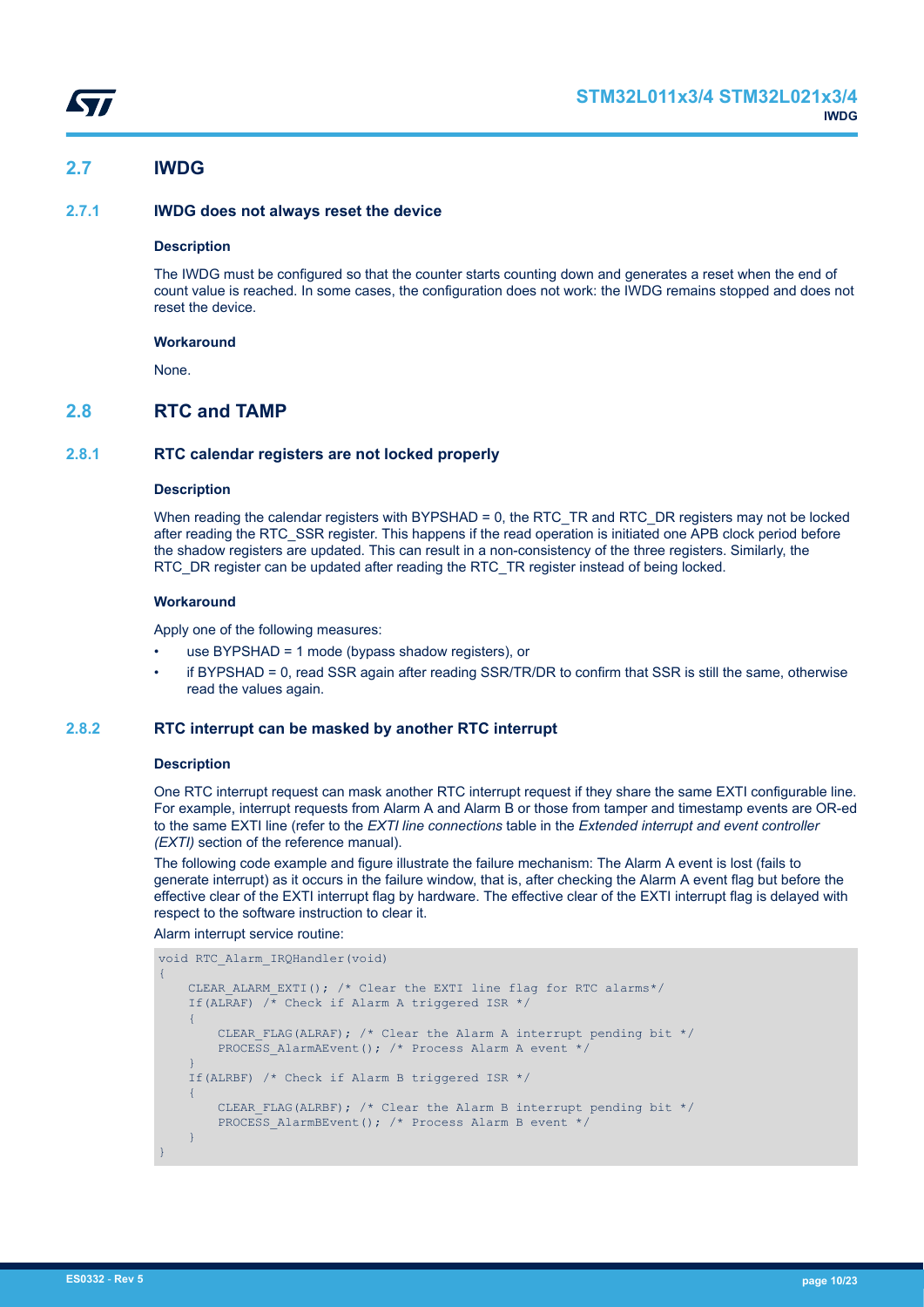## **Figure 1. Masked RTC interrupt**

<span id="page-10-0"></span>

## **Workaround**

In the interrupt service routine, apply three consecutive event flag ckecks - source one, source two, and source one again, as in the following code example:

```
void RTC_Alarm_IRQHandler(void)
{
     CLEAR_ALARM_EXTI(); /* Clear the EXTI's line Flag for RTC Alarm */
     If(ALRAF) /* Check if AlarmA triggered ISR */
    \left\{ \right.CLEAR FLAG(ALRAF); /* Clear the AlarmA interrupt pending bit */
         PROCESS AlarmAEvent(); /* Process AlarmA Event */
     }
     If(ALRBF) /* Check if AlarmB triggered ISR */
      {
         CLEAR FLAG(ALRBF); /* Clear the AlarmB interrupt pending bit */
         PROCESS AlarmBEvent(); /* Process AlarmB Event */
\left\{\begin{array}{cc} 1 & 1 \\ 1 & 1 \end{array}\right\} If(ALRAF) /* Check if AlarmA triggered ISR */
      {
         CLEAR FLAG(ALRAF); /* Clear the AlarmA interrupt pending bit */
         PROCESS AlarmAEvent(); /* Process AlarmA Event */
\longrightarrow}
```
## **2.8.3 Calendar initialization may fail in case of consecutive INIT mode entry**

## **Description**

If the INIT bit of the RTC\_ISR register is set between one and two RTCCLK cycles after being cleared, the INITF flag is set immediately instead of waiting for synchronization delay (which should be between one and two RTCCLK cycles), and the initialization of registers may fail.

Depending on the INIT bit clearing and setting instants versus the RTCCLK edges, it can happen that, after being immediately set, the INITF flag is cleared during one RTCCLK period then set again. As writes to calendar registers are ignored when INITF is low, a write during this critical period might result in the corruption of one or more calendar registers.

#### **Workaround**

After existing the initialization mode, clear the BYPSHAD bit (if set) then wait for RSF to rise, before entering the initialization mode again.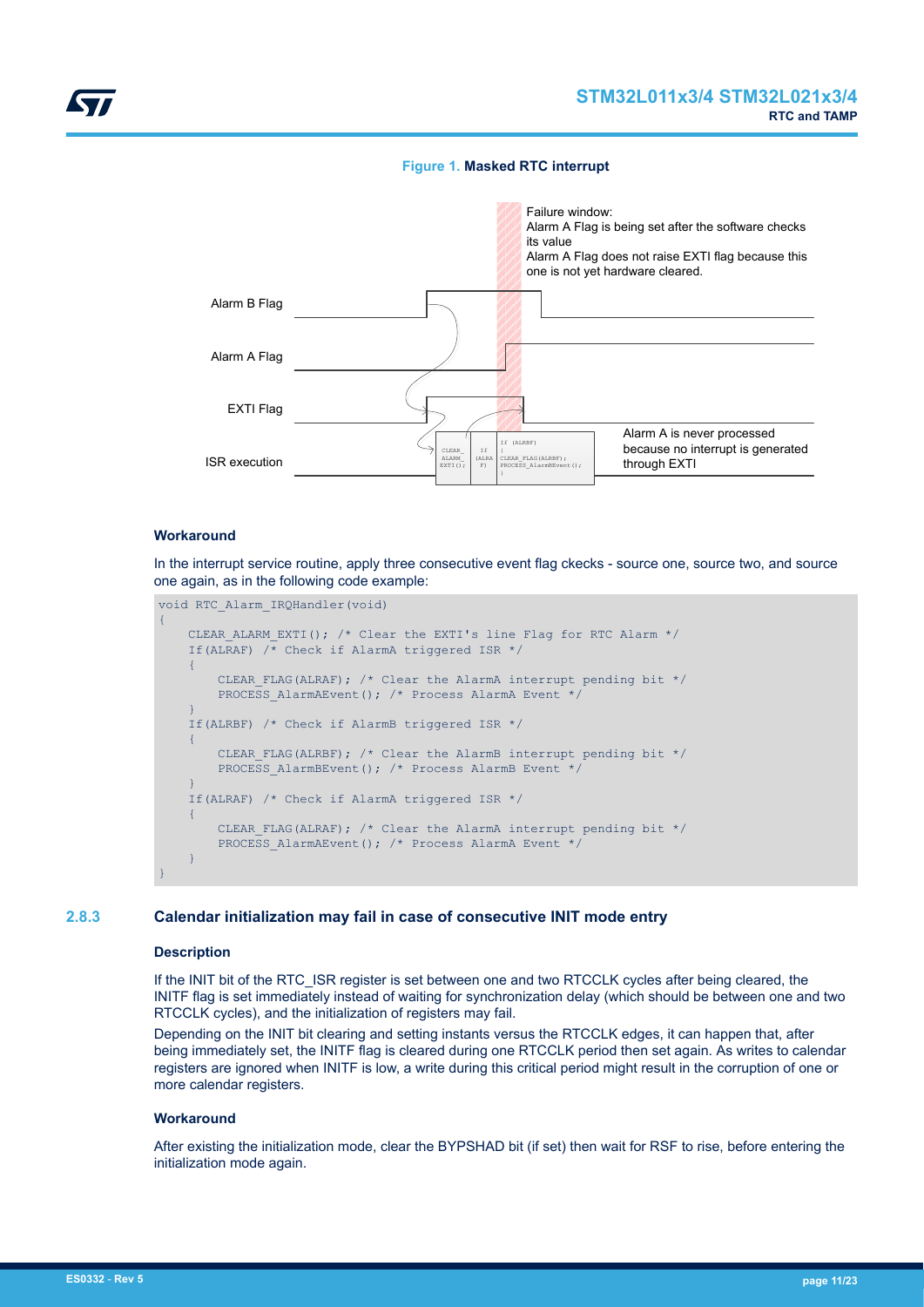<span id="page-11-0"></span>

*Note: It is recommended to write all registers in a single initialization session to avoid accumulating synchronization delays.*

## **2.8.4 Alarm flag may be repeatedly set when the core is stopped in debug**

#### **Description**

When the core is stopped in debug mode, the clock is supplied to subsecond RTC alarm downcounter even though the device is configured to stop the RTC in debug.

As a consequence, when the subsecond counter is used for alarm condition (the MASKSS[3:0] bitfield of the RTC\_ALRMASSR and/or RTC\_ALRMBSSR register set to a non-zero value) and the alarm condition is met just before entering a breakpoint or printf, the ALRAF and/or ALRBF flag of the RTC\_SR register is repeatedly set by hardware during the breakpoint or printf, which makes any tentative to clear the flag(s) ineffective.

#### **Workaround**

None.

## **2.8.5 Detection of a tamper event occurring before enabling the tamper detection is not supported in edge detection mode**

#### **Description**

When the tamper detection is enabled in edge detection mode (TAMPFLT=00):

- When TAMPxTRG=0 (rising edge detection): if the tamper input is already high before enabling the tamper detection, the tamper event may or may not be detected when enabling the tamper detection. The probability to detect it increases with the APB frequency.
- When TAMPxTRG=1 (falling edge detection): if the tamper input is already low before enabling the tamper detection, the tamper event is not detected when enabling the tamper detection.

## **Workaround**

The I/O state should be checked by software in the GPIO registers, just after enabling the tamper detection and before writing sensitive values in the backup registers, in order to ensure that no active edge occurred before enabling the tamper event detection.

## **2.9 I2C**

## **2.9.1 10-bit master mode: new transfer cannot be launched if first part of the address is not acknowledged by the slave**

#### **Description**

An I<sup>2</sup>C-bus master generates STOP condition upon non-acknowledge of I<sup>2</sup>C address that it sends. This applies to 7-bit address as well as to each byte of 10-bit address.

When the MCU set as  $1^2C$ -bus master transmits a 10-bit address of which the first byte (5-bit header + 2 MSBs of the address + direction bit) is not acknowledged, the MCU duly generates STOP condition but it then cannot start any new I<sup>2</sup>C-bus transfer. In this spurious state, the NACKF flag of the I2C\_ISR register and the START bit of the I2C CR2 register are both set, while the START bit should normally be cleared.

## **Workaround**

In 10-bit-address master mode, if both NACKF flag and START bit get simultaneously set, proceed as follows:

- 1. Wait for the STOP condition detection (STOPF = 1 in I2C\_ISR register).
- 2. Disable the I2C peripheral.
- 3. Wait for a minimum of three APB cycles.
- 4. Enable the I2C peripheral again.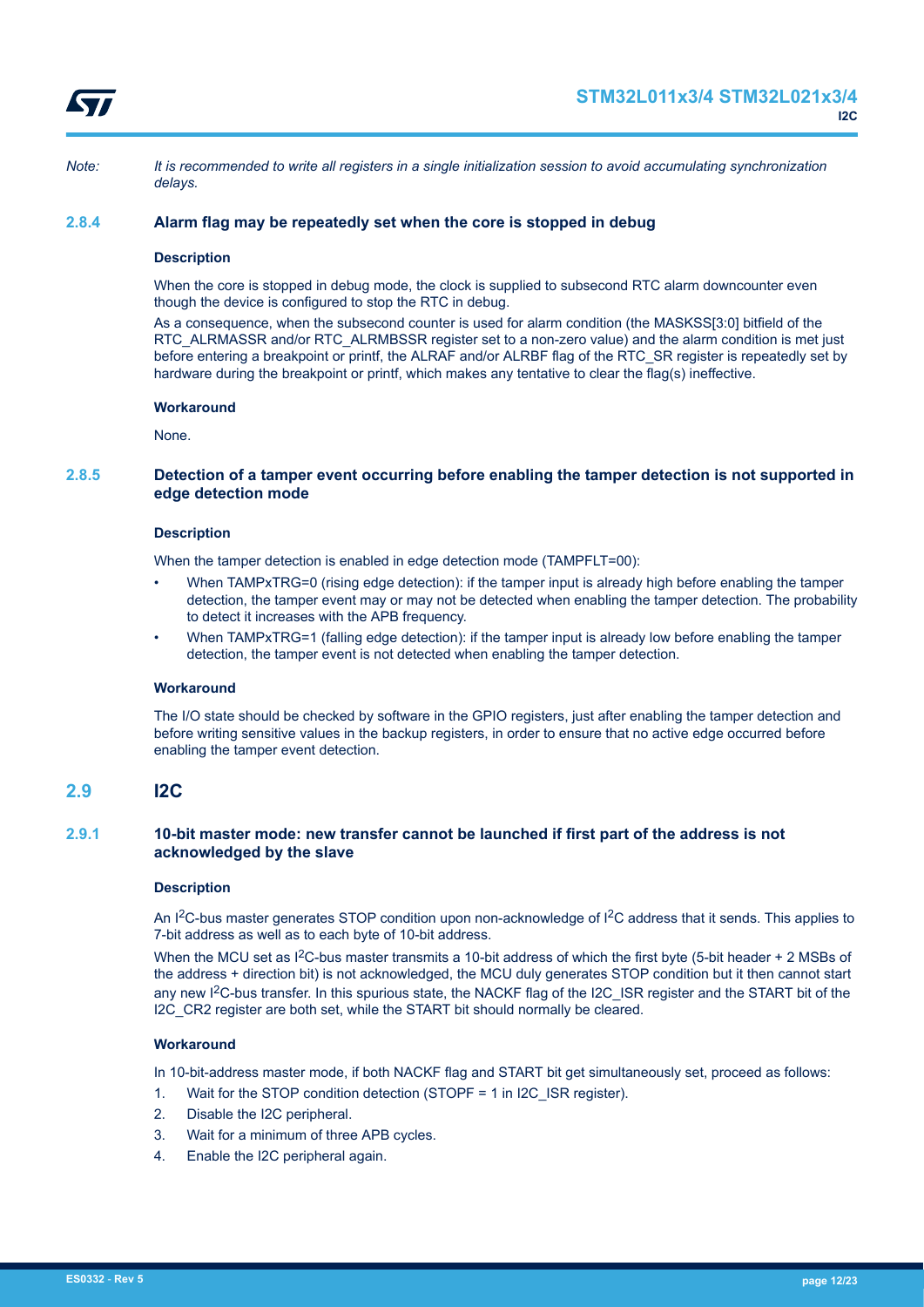## <span id="page-12-0"></span>**2.9.2 Wrong behavior in Stop mode**

#### **Description**

The correct use of the I2C peripheral is to disable it (PE = 0) before entering Stop mode, and re-enable it when back in Run mode.

Some reference manual revisions may omit this information.

Failure to respect the above while the MCU operating as slave or as master in multi-master topology enters Stop mode during a transfer ongoing on the I<sup>2</sup>C-bus may lead to the following:

- 1. BUSY flag is wrongly set when the MCU exits Stop mode. This prevents from initiating a transfer in master mode, as the START condition cannot be sent when BUSY is set.
- 2. If clock stretching is enabled (NOSTRETCH = 0), the SCL line is pulled low by I2C and the transfer stalled as long as the MCU remains in Stop mode.

The occurrence of such condition depends on the timing configuration, peripheral clock frequency, and I <sup>2</sup>C-bus frequency.

This is a description inaccuracy issue rather than a product limitation.

## **Workaround**

No application workaround is required.

## **2.9.3 Wrong data sampling when data setup time (tSU;DAT) is shorter than one I2C kernel clock period**

#### **Description**

The I<sup>2</sup>C-bus specification and user manual specify a minimum data setup time (t<sub>SU;DAT</sub>) as:

- 250 ns in Standard mode
- 100 ns in Fast mode
- 50 ns in Fast mode Plus

The device does not correctly sample the I<sup>2</sup>C-bus SDA line when  $t_{SU;DAT}$  is smaller than one I2C kernel clock (I2C-bus peripheral clock) period: the previous SDA value is sampled instead of the current one. This can result in a wrong receipt of slave address, data byte, or acknowledge bit.

## **Workaround**

Increase the I2C kernel clock frequency to get I2C kernel clock period within the transmitter minimum data setup time. Alternatively, increase transmitter's minimum data setup time. If the transmitter setup time minimum value corresponds to the minimum value provided in the  $12C$ -bus standard, the minimum I2CCLK frequencies are as follows:

- In Standard mode, if the transmitter minimum setup time is 250 ns, the I2CCLK frequency must be at least 4 MHz.
- In Fast mode, if the transmitter minimum setup time is 100 ns, the I2CCLK frequency must be at least 10 MHz.
- In Fast-mode Plus, if the transmitter minimum setup time is 50 ns, the I2CCLK frequency must be at least 20 MHz.

## **2.9.4 Spurious bus error detection in master mode**

### **Description**

In master mode, a bus error can be detected spuriously, with the consequence of setting the BERR flag of the I2C\_SR register and generating bus error interrupt if such interrupt is enabled. Detection of bus error has no effect on the I<sup>2</sup>C-bus transfer in master mode and any such transfer continues normally.

## **Workaround**

If a bus error interrupt is generated in master mode, the BERR flag must be cleared by software. No other action is required and the ongoing transfer can be handled normally.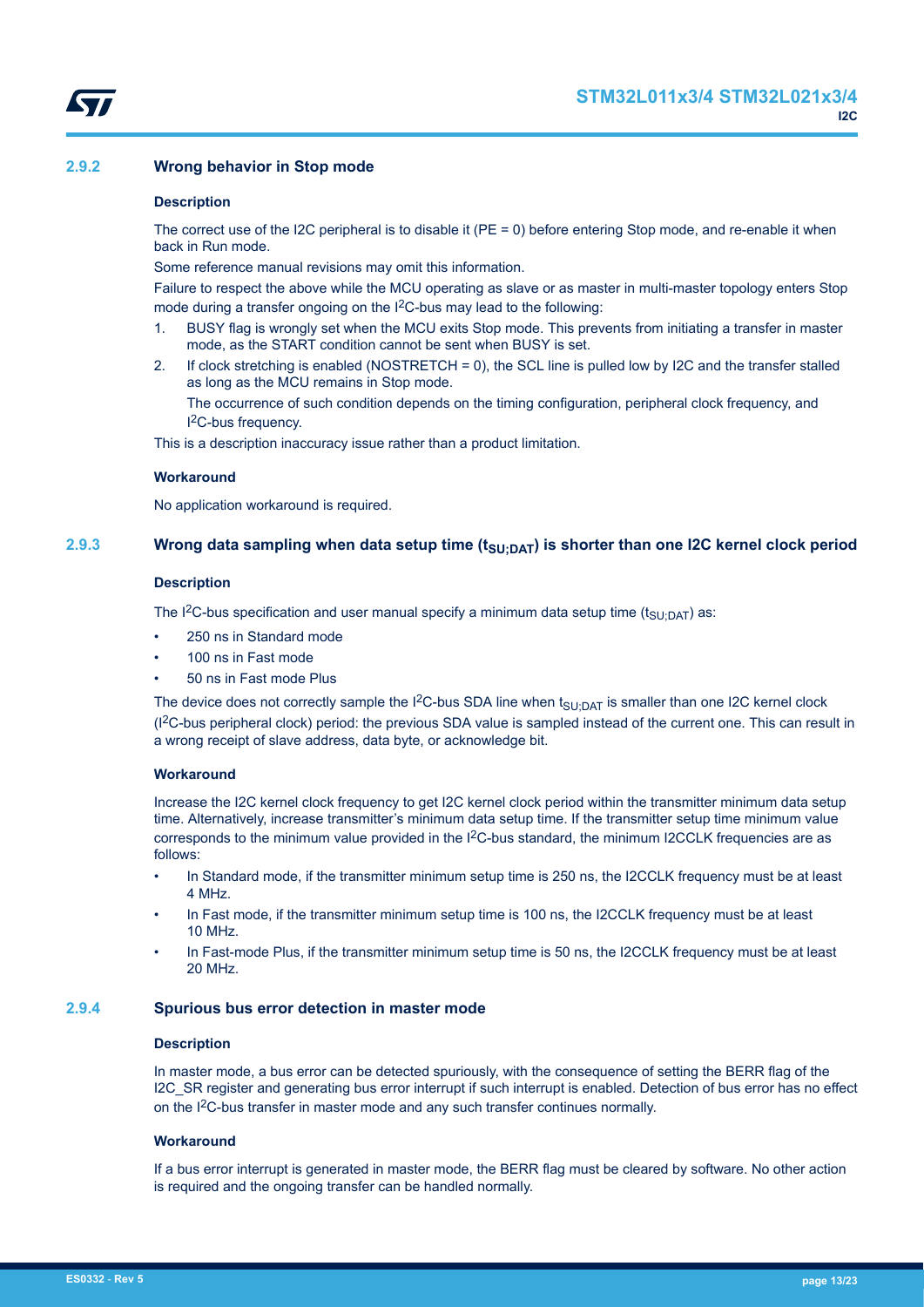## <span id="page-13-0"></span>**2.9.5 Last-received byte loss in reload mode**

#### **Description**

If in master receiver mode or slave receive mode with SBC = 1 the following conditions are all met:

- $l^2C$ -bus stretching is enabled (NOSTRETCH = 0)
- RELOAD bit of the I2C\_CR2 register is set
- NBYTES bitfield of the I2C\_CR2 register is set to N greater than 1
- byte N is received on the  $1<sup>2</sup>C$ -bus, raising the TCR flag
- N 1 byte is not yet read out from the data register at the instant TCR is raised,

then the SCL line is pulled low (I<sup>2</sup>C-bus clock stretching) and the transfer of the byte N from the shift register to the data register inhibited until the byte N-1 is read and NBYTES bitfield reloaded with a new value, the latter of which also clears the TCR flag. As a consequence, the software cannot get the byte N and use its content before setting the new value into the NBYTES field.

## **Workaround**

- In master mode or in slave mode with SBC = 1, use the reload mode with NBYTES = 1.
- In master receiver mode, if the number of bytes to transfer is greater than 255, do not use the reload mode. Instead, split the transfer into sections not exceeding 255 bytes and separate them with repeated START conditions.
- Make sure, for example through the use of DMA, that the byte N 1 is always read before the TCR flag is raised.

The last workaround in the list must be evaluated carefully for each application as the timing depends on factors such as the bus speed, interrupt management, software processing latencies, and DMA channel priority.

## **2.9.6 Spurious master transfer upon own slave address match**

#### **Description**

When the device is configured to operate at the same time as master and slave (in a multi- master  $1^2C$ -bus application), a spurious master transfer may occur under the following condition:

- Another master on the bus is in process of sending the slave address of the device (the bus is busy).
- The device initiates a master transfer by bit set before the slave address match event (the ADDR flag set in the I2C\_ISR register) occurs.
- After the ADDR flag is set:
	- the device does not write I2C\_CR2 before clearing the ADDR flag, or
	- the device writes I2C\_CR2 earlier than three I2C kernel clock cycles before clearing the ADDR flag

In these circumstances, even though the START bit is automatically cleared by the circuitry handling the ADDR flag, the device spuriously proceeds to the master transfer as soon as the bus becomes free. The transfer configuration depends on the content of the I2C\_CR2 register when the master transfer starts. Moreover, if the I2C\_CR2 is written less than three kernel clocks before the ADDR flag is cleared, the I2C peripheral may fall into an unpredictable state.

## **Workaround**

Upon the address match event (ADDR flag set), apply the following sequence.

Normal mode (SBC = 0):

1. Set the ADDRCF bit.

2. Before Stop condition occurs on the bus, write I2C\_CR2 with the START bit low.

Slave byte control mode (SBC = 1):

- 1. Write I2C\_CR2 with the slave transfer configuration and the START bit low.
- 2. Wait for longer than three I2C kernel clock cycles.
- 3. Set the ADDRCF bit.
- 4. Before Stop condition occurs on the bus, write I2C\_CR2 again with its current value.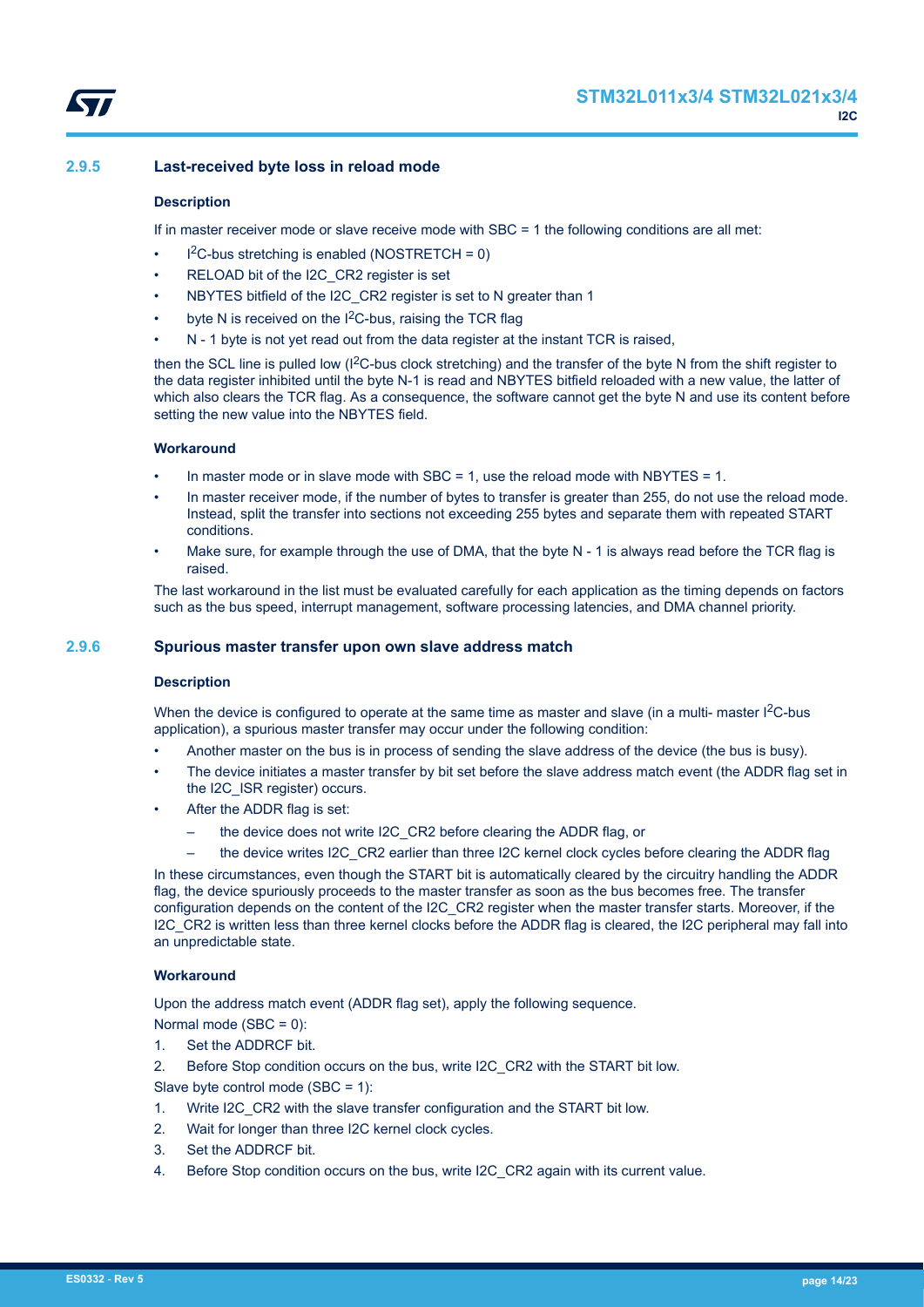<span id="page-14-0"></span>

The time for the software application to write the I2C\_CR2 register before the Stop condition is limited, as the clock stretching (if enabled), is aborted when clearing the ADDR flag.

Polling the BUSY flag before requesting the master transfer is not a reliable workaround as the bus may become busy between the BUSY flag check and the write into the I2C\_CR2 register with the START bit set.

## **2.9.7 START bit is cleared upon setting ADDRCF, not upon address match**

#### **Description**

Some reference manual revisions may state that the START bit of the I2C\_CR2 register is cleared upon slave address match event.

Instead, the START bit is cleared upon setting, by software, the ADDRCF bit of the I2C\_ICR register, which does not guarantee the abort of master transfer request when the device is being addressed as slave. This product limitation and its workaround are the subject of a separate erratum.

## **Workaround**

No application workaround is required for this description inaccuracy issue.

## **2.9.8 OVR flag not set in underrun condition**

#### **Description**

In slave transmission with clock stretching disabled (NOSTRETCH = 1 in the I2C\_CR1 register), an underrun condition occurs if the current byte transmission is completed on the I2C bus, and the next data is not yet written in the TXDATA[7:0] bitfield. In this condition, the device is expected to set the OVR flag of the I2C\_ISR register and send 0xFF on the bus.

However, if the I2C TXDR is written within the interval between two I2C kernel clock cycles before and three APB clock cycles after the start of the next data transmission, the OVR flag is not set, although the transmitted value is 0xFF.

#### **Workaround**

None.

## **2.9.9 Transmission stalled after first byte transfer**

#### **Description**

When the first byte to transmit is not prepared in the TXDATA register, two bytes are required successively, through TXIS status flag setting or through a DMA request. If the first of the two bytes is written in the I2C\_TXDR register in less than two I2C kernel clock cycles after the TXIS/DMA request, and the ratio between APB clock and I2C kernel clock frequencies is between 1.5 and 3, the second byte written in the I2C\_TXDR is not internally detected. This causes a state in which the I2C peripheral is stalled in master mode or in slave mode, with clock stretching enabled (NOSTRETCH = 0). This state can only be released by disabling the peripheral ( $PE = 0$ ) or by resetting it.

#### **Workaround**

Apply one of the following measures:

- Write the first data in I2C\_TXDR before the transmission starts.
- Set the APB clock frequency so that its ratio with respect to the I2C kernel clock frequency is lower than 1.5 or higher than 3.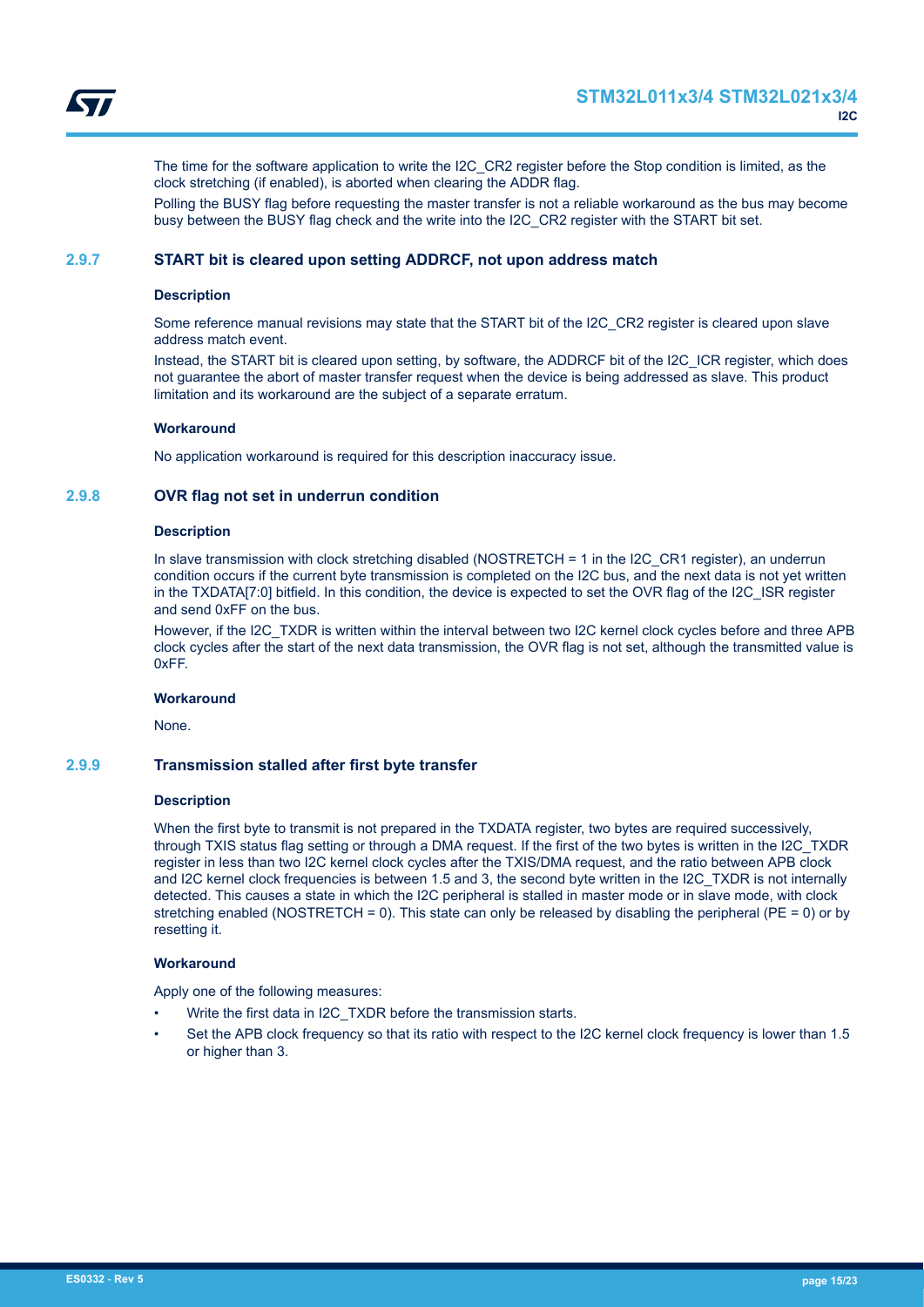<span id="page-15-0"></span>

## **2.10 USART**

## **2.10.1 RTS is active while RE = 0 or UE = 0**

## **Description**

The RTS line is driven low as soon as RTSE bit is set, even if the USART is disabled (UE = 0) or the receiver is disabled  $(RE = 0)$ , that is, not ready to receive data.

#### **Workaround**

Upon setting the UE and RE bits, configure the I/O used for RTS into alternate function.

## **2.10.2 Receiver timeout counter wrong start in two-stop-bit configuration**

#### **Description**

In two-stop-bit configuration, the receiver timeout counter starts counting from the end of the second stop bit of the last character instead of starting from the end of the first stop bit.

## **Workaround**

Subtract one bit duration from the value in the RTO bitfield of the USARTx\_RTOR register.

## **2.10.3 Data corruption due to noisy receive line**

#### **Description**

In UART mode with oversampling by 8 or 16 and with 1 or 2 stop bits, the received data may be corrupted if a glitch to zero shorter than the half-bit occurs on the receive line within the second half of the stop bit.

## **Workaround**

None.

## **2.10.4 DMA channel 3 (CH3) not functional when USART2\_RX used for data reception**

#### **Description**

When USART2 uses DMA channel 3 for data reception, data transfers are blocked after the first byte has been received. As a result, DMA channel 3 cannot be used for USART2 data reception.

#### **Workaround**

Use DMA channel 5 (CH5) for USART2 data reception.

## **2.11 LPUART**

## **2.11.1 DMA channel 5 (CH5) not functional when LPUART1\_RX used for data reception**

## **Description**

When LPUART1 uses DMA channel 5 for data reception, the data transfer is blocked after the first byte has been received. As a result, DMA channel 5 cannot be used for LPUART1 data reception.

#### **Workaround**

Use DMA channel 3 (CH3) for LPUART1 data reception.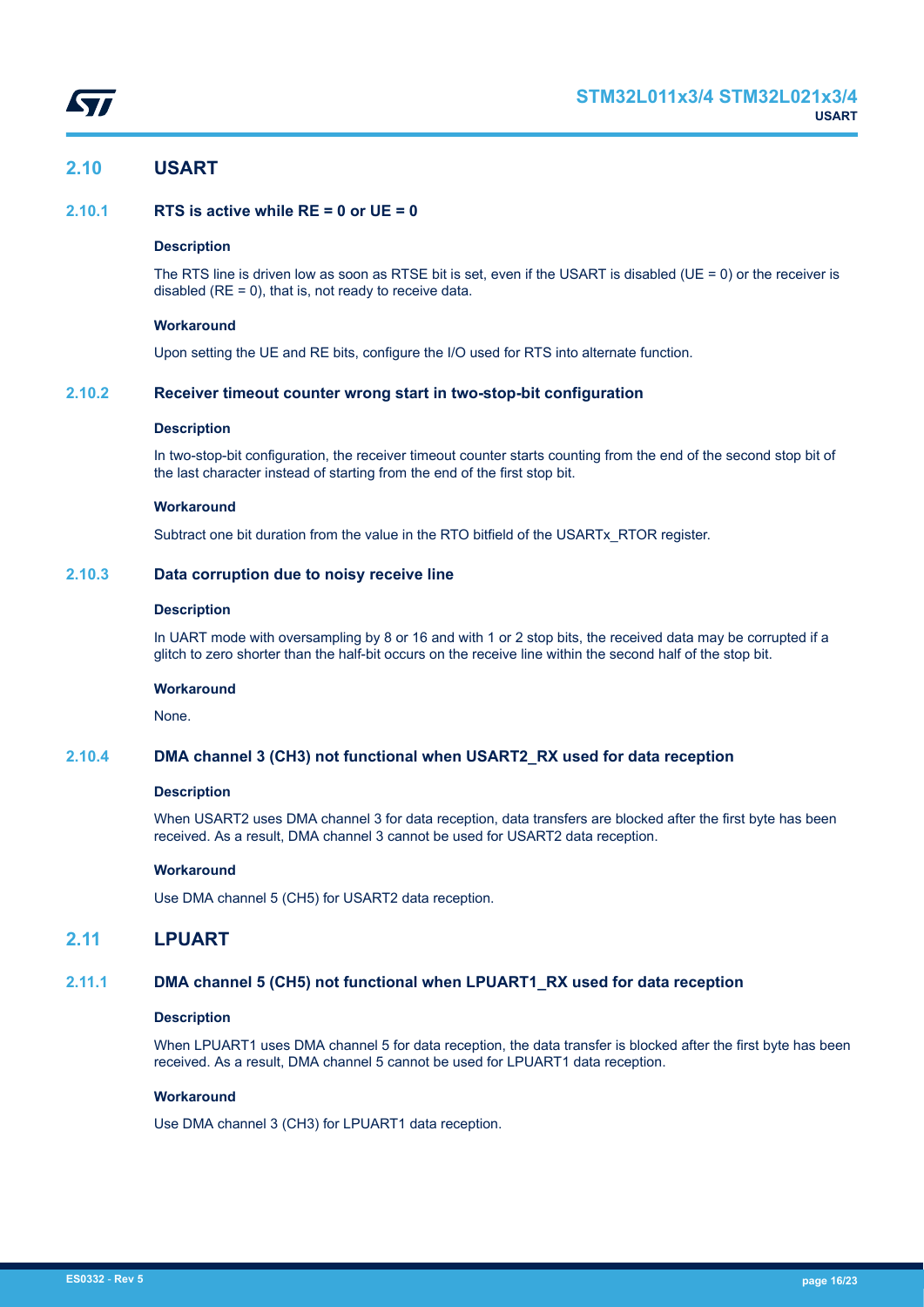

## <span id="page-16-0"></span>**2.12 SPI**

## **2.12.1 BSY bit may stay high when SPI is disabled**

## **Description**

The BSY flag may remain high upon disabling the SPI while operating in:

- master transmit mode and the TXE flag is low (data register full).
- master receive-only mode (simplex receive or half-duplex bidirectional receive phase) and an SCK strobing edge has not occurred since the transition of the RXNE flag from low to high.
- slave mode and NSS signal is removed during the communication.

## **Workaround**

When the SPI operates in:

- master transmit mode, disable the SPI when  $TXE = 1$  and  $BSY = 0$ .
- master receive-only mode, ignore the BSY flag.
- slave mode, do not remove the NSS signal during the communication.

## **2.12.2 BSY bit may stay high at the end of data transfer in slave mode**

#### **Description**

BSY flag may sporadically remain high at the end of a data transfer in slave mode. This occurs upon coincidence of internal CPU clock and external SCK clock provided by master.

In such an event, if the software only relies on BSY flag to detect the end of SPI slave data transaction (for example to enter low-power mode or to change data line direction in half-duplex bidirectional mode), the detection fails.

As a conclusion, the BSY flag is unreliable for detecting the end of data transactions.

#### **Workaround**

Depending on SPI operating mode, use the following means for detecting the end of transaction:

- When NSS hardware management is applied and NSS signal is provided by master, use NSS flag.
- In SPI receiving mode, use the corresponding RXNE event flag.
- In SPI transmit-only mode, use the BSY flag in conjunction with a timeout expiry event. Set the timeout such as to exceed the expected duration of the last data frame and start it upon TXE event that occurs with the second bit of the last data frame. The end of the transaction corresponds to either the BSY flag becoming low or the timeout expiry, whichever happens first.

Prefer one of the first two measures to the third as they are simpler and less constraining.

- Alternatively, apply the following sequence to ensure reliable operation of the BSY flag in SPI transmit mode:
- 1. Write last data to data register.
- 2. Poll the TXE flag until it becomes high, which occurs with the second bit of the data frame transfer.
- 3. Disable SPI by clearing the SPE bit mandatorily before the end of the frame transfer.
- 4. Poll the BSY bit until it becomes low, which signals the end of transfer.

*Note: The alternative method can only be used with relatively fast CPU speeds versus relatively slow SPI clocks or/and long last data frames. The faster is the software execution, the shorter can be the duration of the last data frame.*

## **2.12.3 Corrupted last bit of data and/or CRC, received in master mode with delayed SCK feedback**

#### **Description**

In master receive transaction, the last bit of the transacted frame is not captured when signal provided by internal feedback loop from the SCK pin exceeds a critical delay. The lastly transacted bit of the stored data then keeps value from the previously received pattern. As a consequence, the last receive data bit may be wrong and/or the CRCERR flag can be unduly asserted if any data under check sum and/or the CRC pattern is wrongly captured.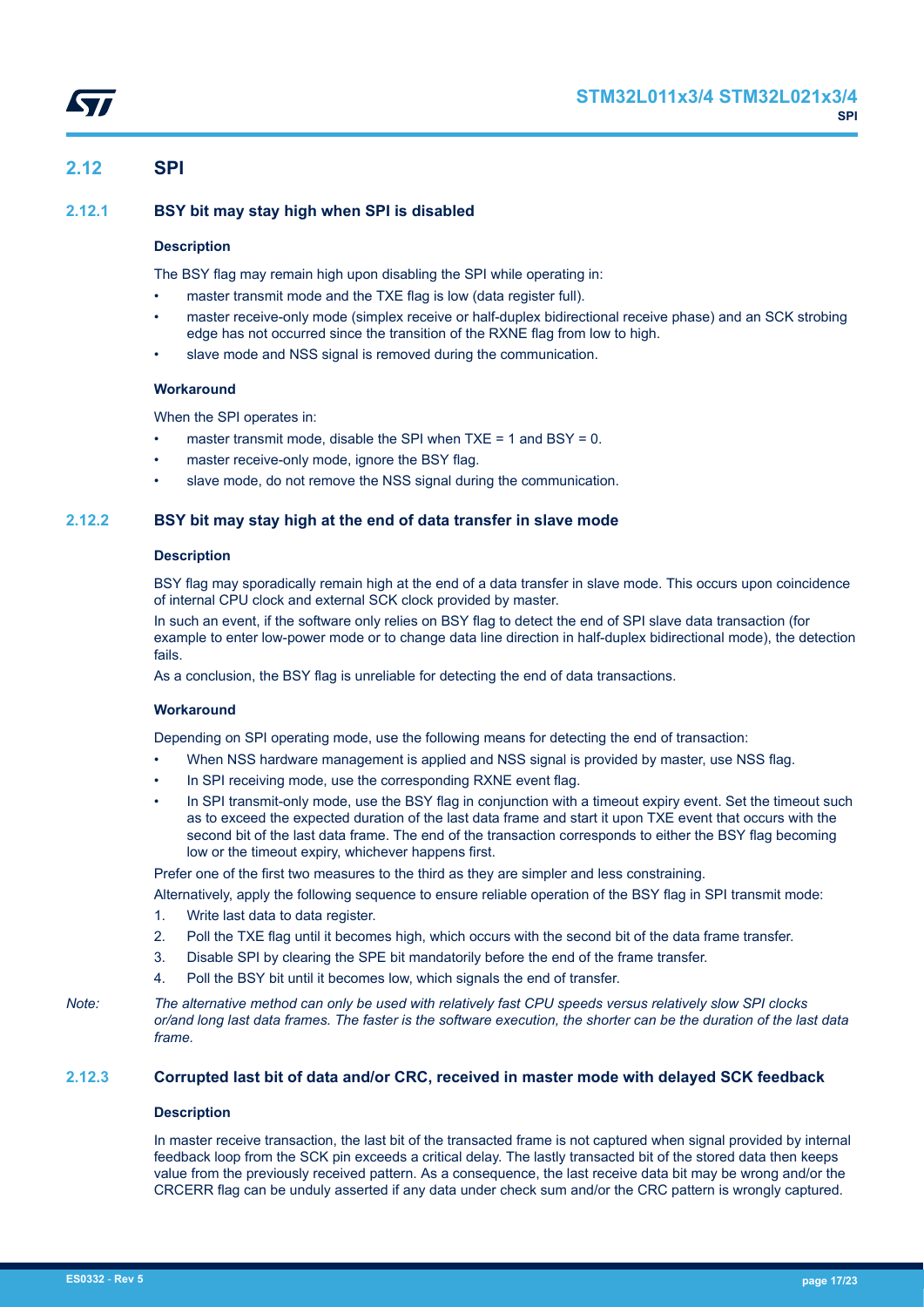

<span id="page-17-0"></span>

A delay of up to two APB clock periods can be tolerated for the internal feedback delay.

Main factors contributing to the delay increase are low VDD level, high temperature, high SCK pin capacitive load and low SCK I/O output speed. The SPI communication speed has no impact.

The following table gives the maximum allowable APB frequency versus GPIOx\_OSPEEDR output speed bitfield setting for the SCK pin, at 30pF of capacitive load. The operation is safe up to that frequency.

#### **Workaround**

The following measures can be adopted, jointly or individually:

- Decrease the APB clock speed.
- Configure the I/O pad of the SCK pin to higher speed.

## **2.12.4 Wrong CRC in full-duplex mode handled by DMA with imbalanced setting of data counters**

#### **Description**

When SPI is handled by DMA in full-duplex master or slave mode with CRC enabled, the CRC computation may temporarily freeze for the ongoing frame, which results in corrupted CRC.

This happens when the receive counter reaches zero upon the receipt of the CRC pattern (as the receive counter was set to a value greater, by CRC length, than the transmit counter). An internal signal dedicated to receive-only mode is left unduly pending. Consequently, the signal can cause the CRC computation to freeze during a next transaction in which DMA TXE event service is accidentally delayed (for example, due to DMA servicing a request from another channel).

## **Workaround**

Apply one of the following measures prior to each full-duplex SPI transaction:

- Set the DMA transmission and reception data counters to equal values. Upon the transaction completion, read the CRC pattern out from RxFIFO separately by software.
- Reset the SPI peripheral via peripheral reset register.

## **2.12.5 CRC error in SPI slave mode if internal NSS changes before CRC transfer**

#### **Description**

Some reference manual revisions may omit the information that the device operating as SPI slave must be configured in software NSS control if the SPI master pulses the NSS (for (for example in NSS pulse mode). Otherwise, the transition of the internal NSS signal after the CRCNEXT flag is set might result in wrong CRC value computed by the device and, as a consequence, in a CRC error. As a consequence, the NSS pulse mode cannot be used along with the CRC function.

This is a documentation error rather than a product limitation.

#### **Workaround**

No application workaround is required as long as the device operating as SPI slave is duly configured in software NSS control.

#### **2.12.6 Anticipated communication upon SPI transit from slave receiver to master**

#### **Description**

Regardless of the master mode configured, the communication clock starts upon setting the MSTR bit even though the SPI is disabled, if transiting from receive-only (RXONLY = 1) or half-duplex receive (BIDIMODE = 1 and BIDIOE = 0) slave mode to master mode.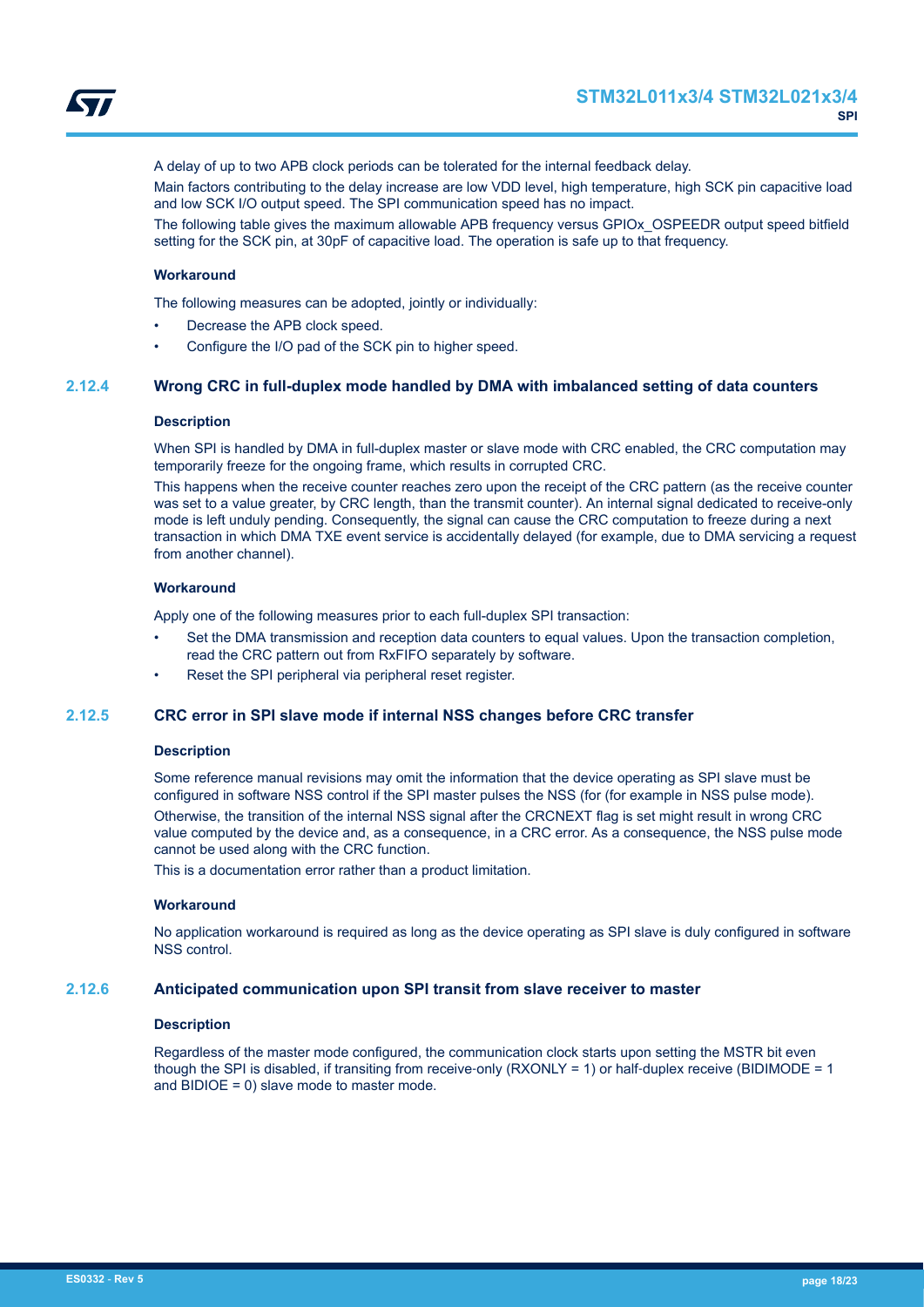

Apply one of the following measures:

- Before transiting to master mode, hardware-reset the SPI via the reset controller.
- Set the MSTR and SPE bits of the SPI configuration register simultaneously, which forces the immediate start of the communication clock. In transmitter configuration, load the data register in advance with the data to send.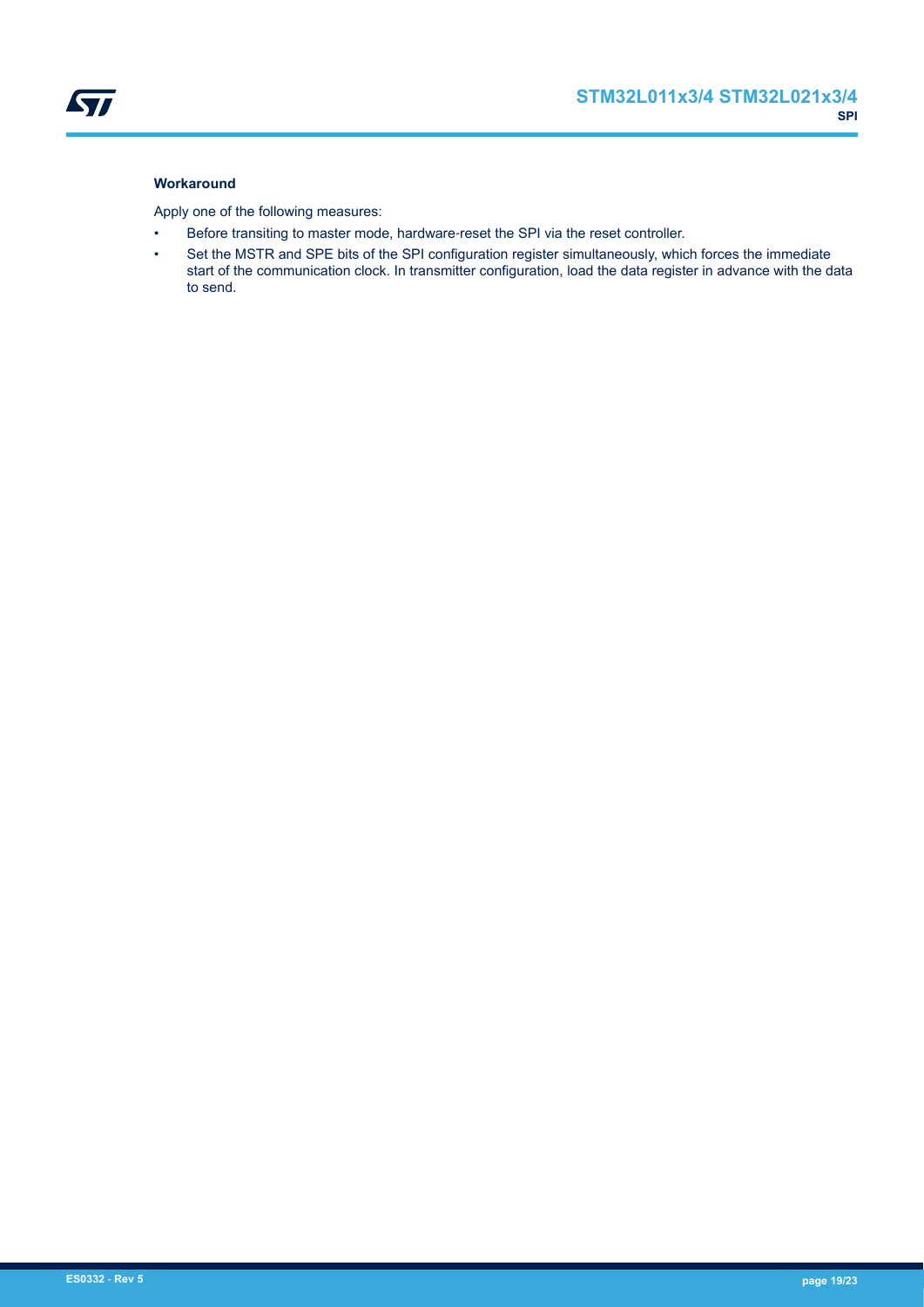# <span id="page-19-0"></span>**Revision history**

| <b>Date</b> | <b>Version</b> | <b>Changes</b>                                                                                                                                                                                                                                                                             |
|-------------|----------------|--------------------------------------------------------------------------------------------------------------------------------------------------------------------------------------------------------------------------------------------------------------------------------------------|
| 30-Nov-2015 | 1              | Initial release.                                                                                                                                                                                                                                                                           |
| 02-Feb-2016 | 2              | Updated Section 2.1.5: NSS pin synchronization required when using<br>bootloader with SPI1 interface on TSSOP14 package and extended to device<br>revision Z.<br>Added Section 2.2.1: Overrun flag might not be set when converted data have<br>not been read before new data are written. |
|             |                | Section 2.5: I2C peripheral limitations:                                                                                                                                                                                                                                                   |
|             |                | Added Section 2.5.3: 10-bit master Master mode: new transfer cannot<br>be launched if first part of the address has not been acknowledged by<br>the slave.                                                                                                                                 |
|             |                | Section 2.6: SPI peripheral limitations:                                                                                                                                                                                                                                                   |
|             | 3              | Updated Section 2.6.1: BSY bit may stay high at the end of a SPI data<br>$\bullet$<br>transfer in Slave mode.                                                                                                                                                                              |
| 14-Nov-2016 |                | Updated Section 2.6.2: Corrupted last bit of data and/or CRC, received<br>in Master mode with delayed SCK feedback.                                                                                                                                                                        |
|             |                | Added Section 2.6.3: Wrong CRC transmitted in Master mode with<br>delayed SCK feedback                                                                                                                                                                                                     |
|             |                | Section 2.7: USART limitations:                                                                                                                                                                                                                                                            |
|             |                | Added Section 2.7.2: DMA channel 3 (CH3) not functional when<br>USART2 RX used for data reception.                                                                                                                                                                                         |
|             |                | Added Section 2.8: LPUART limitation and Section 2.8.1: DMA channel 5<br>(CH5) not functional when LPUART1 RX used for data reception.                                                                                                                                                     |
|             | 4              | Distinction made between device and documentation errata.                                                                                                                                                                                                                                  |
| 25-Nov-2021 |                | Added DMA, TIM, LPTIM errata.                                                                                                                                                                                                                                                              |
|             |                | Updated ADC, RTC and TAMP, I2C, and SPI errata.                                                                                                                                                                                                                                            |
|             |                | Distinction made between USART and LPUART and USART errata updated.                                                                                                                                                                                                                        |
| 2-Feb-2022  |                | Updated Writing ADC_CFGR1 register while ADEN bit is set resets RES[1:0]<br>bitfield erratum.                                                                                                                                                                                              |
|             | 5              | Renamed SPI/I2S section into SPI and removed limitation I2S slave in PCM<br>short pulse mode sensitive to timing between WS and CK.                                                                                                                                                        |

## **Table 5. Document revision history**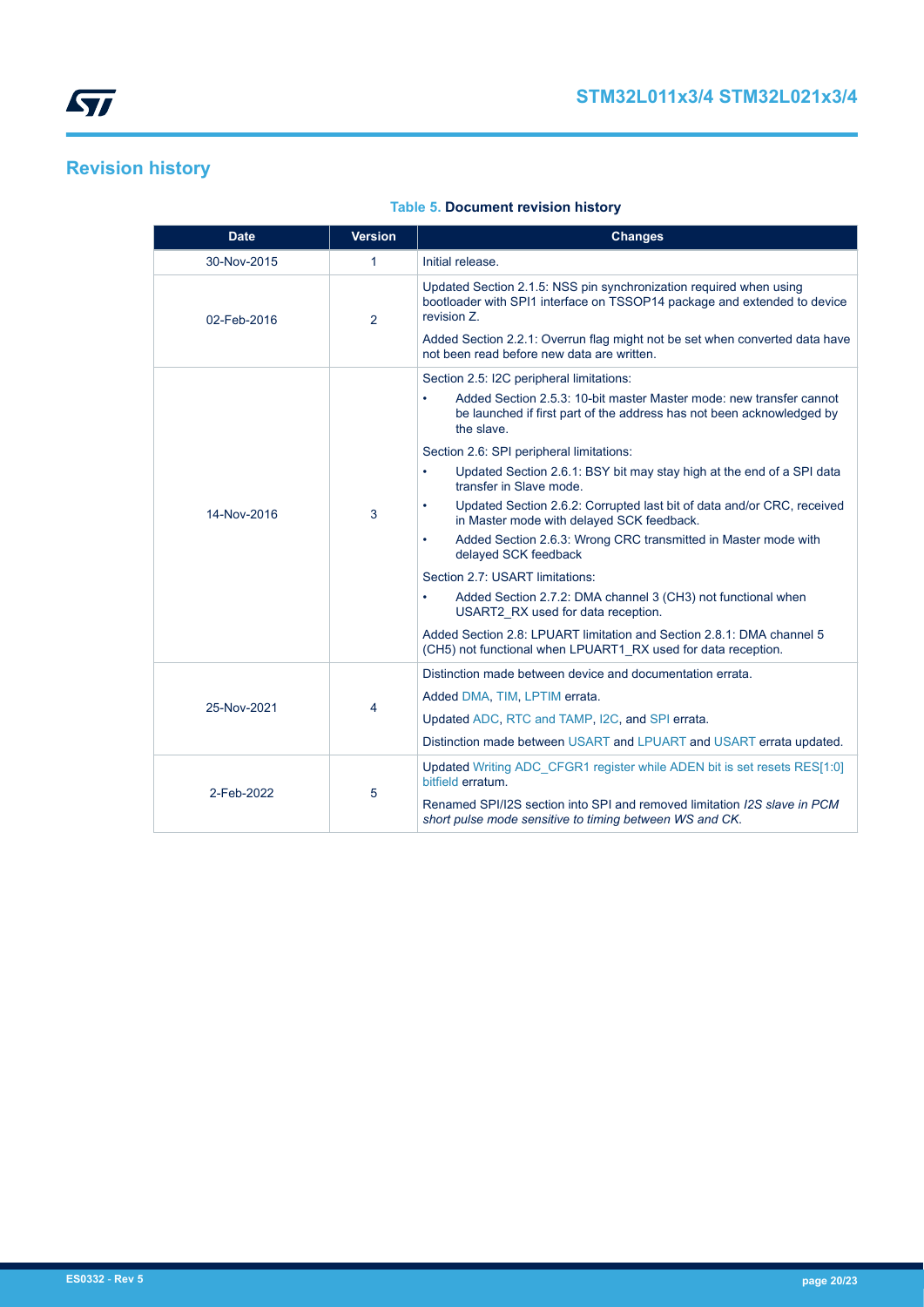

# **Contents**

| 2.1 |       |                                                                                         |  |
|-----|-------|-----------------------------------------------------------------------------------------|--|
|     | 2.1.1 |                                                                                         |  |
|     | 2.1.2 |                                                                                         |  |
|     | 2.1.3 |                                                                                         |  |
|     | 2.1.4 |                                                                                         |  |
|     | 2.1.5 | NSS pin synchronization required when using bootloader with SPI1 interface on TSSOP14   |  |
| 2.2 |       |                                                                                         |  |
|     | 2.2.1 | DMA disable failure and error flag omission upon simultaneous transfer error and global |  |
|     | 2.2.2 |                                                                                         |  |
| 2.3 |       |                                                                                         |  |
|     | 2.3.1 | Overrun flag is not set if EOC reset coincides with new conversion end 6                |  |
|     | 2.3.2 | Writing ADC_CFGR1 register while ADEN bit is set resets RES[1:0] bitfield 6             |  |
|     | 2.3.3 |                                                                                         |  |
| 2.4 |       |                                                                                         |  |
|     | 2.4.1 | COMP1 CSR and COMP2 CSR lock bit reset by SYSCFGRST bit in RCC APB2RSTR                 |  |
| 2.5 |       |                                                                                         |  |
|     | 2.5.1 | PWM re-enabled in automatic output enable mode despite of system break. 7               |  |
|     | 2.5.2 |                                                                                         |  |
|     | 2.5.3 |                                                                                         |  |
|     | 2.5.4 |                                                                                         |  |
| 2.6 |       |                                                                                         |  |
|     | 2.6.1 | Device may remain stuck in LPTIM interrupt when entering Stop mode  8                   |  |
|     | 2.6.2 | Device may remain stuck in LPTIM interrupt when clearing event flag 9                   |  |
|     | 2.6.3 |                                                                                         |  |
| 2.7 |       |                                                                                         |  |
|     | 2.7.1 |                                                                                         |  |
| 2.8 |       |                                                                                         |  |
|     | 2.8.1 |                                                                                         |  |
|     | 2.8.2 |                                                                                         |  |
|     | 2.8.3 | Calendar initialization may fail in case of consecutive INIT mode entry 11              |  |
|     | 2.8.4 | Alarm flag may be repeatedly set when the core is stopped in debug 12                   |  |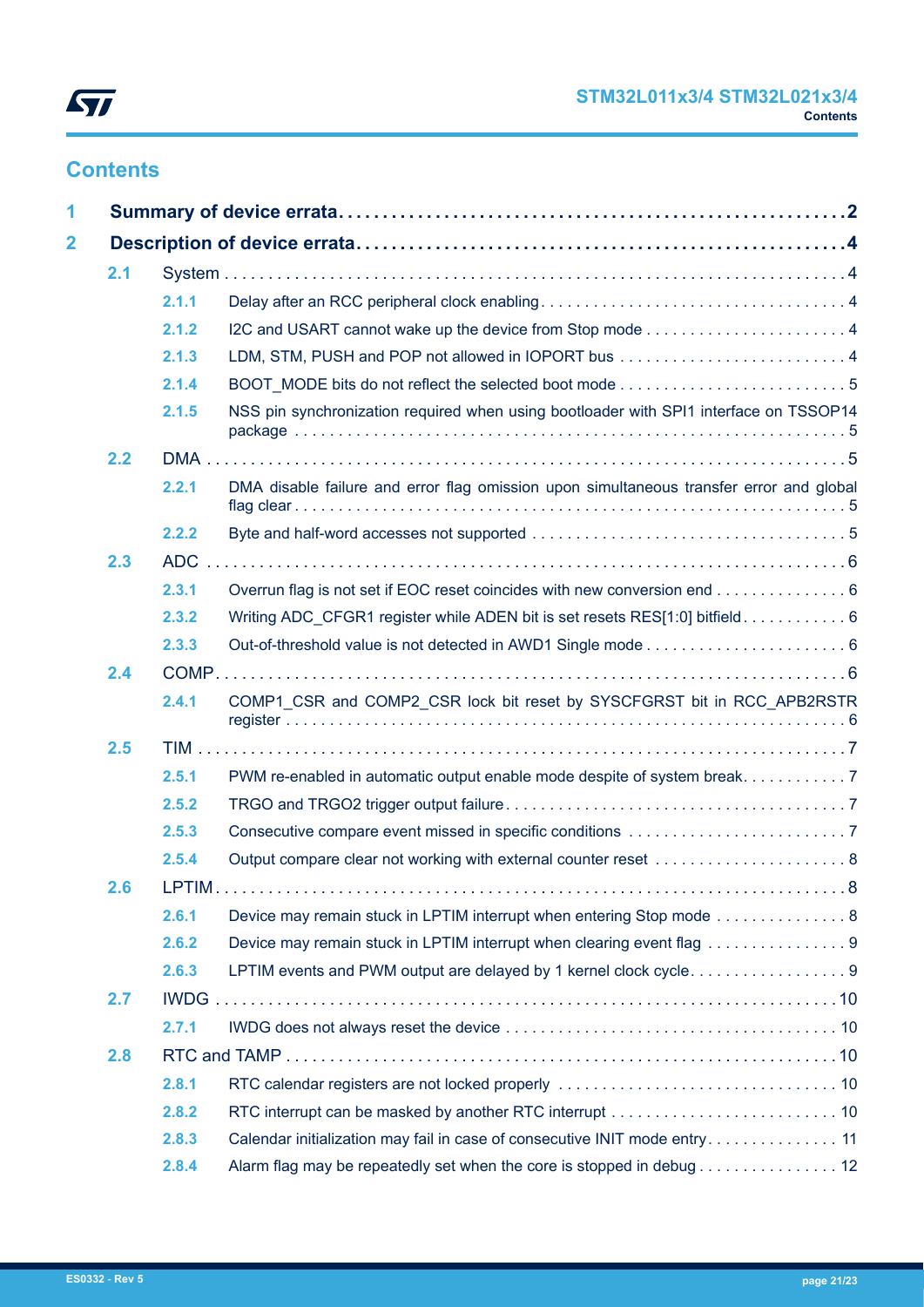

## **STM32L011x3/4 STM32L021x3/4 Contents**

|      | 2.8.5  | Detection of a tamper event occurring before enabling the tamper detection is not                   |
|------|--------|-----------------------------------------------------------------------------------------------------|
| 2.9  |        |                                                                                                     |
|      | 2.9.1  | 10-bit master mode: new transfer cannot be launched if first part of the address is not             |
|      | 2.9.2  |                                                                                                     |
|      | 2.9.3  | Wrong data sampling when data setup time $(t_{\text{SU:DAT}})$ is shorter than one I2C kernel clock |
|      | 2.9.4  |                                                                                                     |
|      | 2.9.5  |                                                                                                     |
|      | 2.9.6  |                                                                                                     |
|      | 2.9.7  | START bit is cleared upon setting ADDRCF, not upon address match  15                                |
|      | 2.9.8  |                                                                                                     |
|      | 2.9.9  |                                                                                                     |
| 2.10 |        |                                                                                                     |
|      | 2.10.1 |                                                                                                     |
|      | 2.10.2 | Receiver timeout counter wrong start in two-stop-bit configuration 16                               |
|      | 2.10.3 |                                                                                                     |
|      | 2.10.4 | DMA channel 3 (CH3) not functional when USART2 RX used for data reception 16                        |
| 2.11 |        |                                                                                                     |
|      | 2.11.1 | DMA channel 5 (CH5) not functional when LPUART1 RX used for data reception 16                       |
| 2.12 |        |                                                                                                     |
|      | 2.12.1 |                                                                                                     |
|      | 2.12.2 |                                                                                                     |
|      | 2.12.3 | Corrupted last bit of data and/or CRC, received in master mode with delayed SCK feedback            |
|      |        |                                                                                                     |
|      | 2.12.4 | Wrong CRC in full-duplex mode handled by DMA with imbalanced setting of data counters.              |
|      | 2.12.5 | CRC error in SPI slave mode if internal NSS changes before CRC transfer 18                          |
|      | 2.12.6 | Anticipated communication upon SPI transit from slave receiver to master 18                         |
|      |        |                                                                                                     |